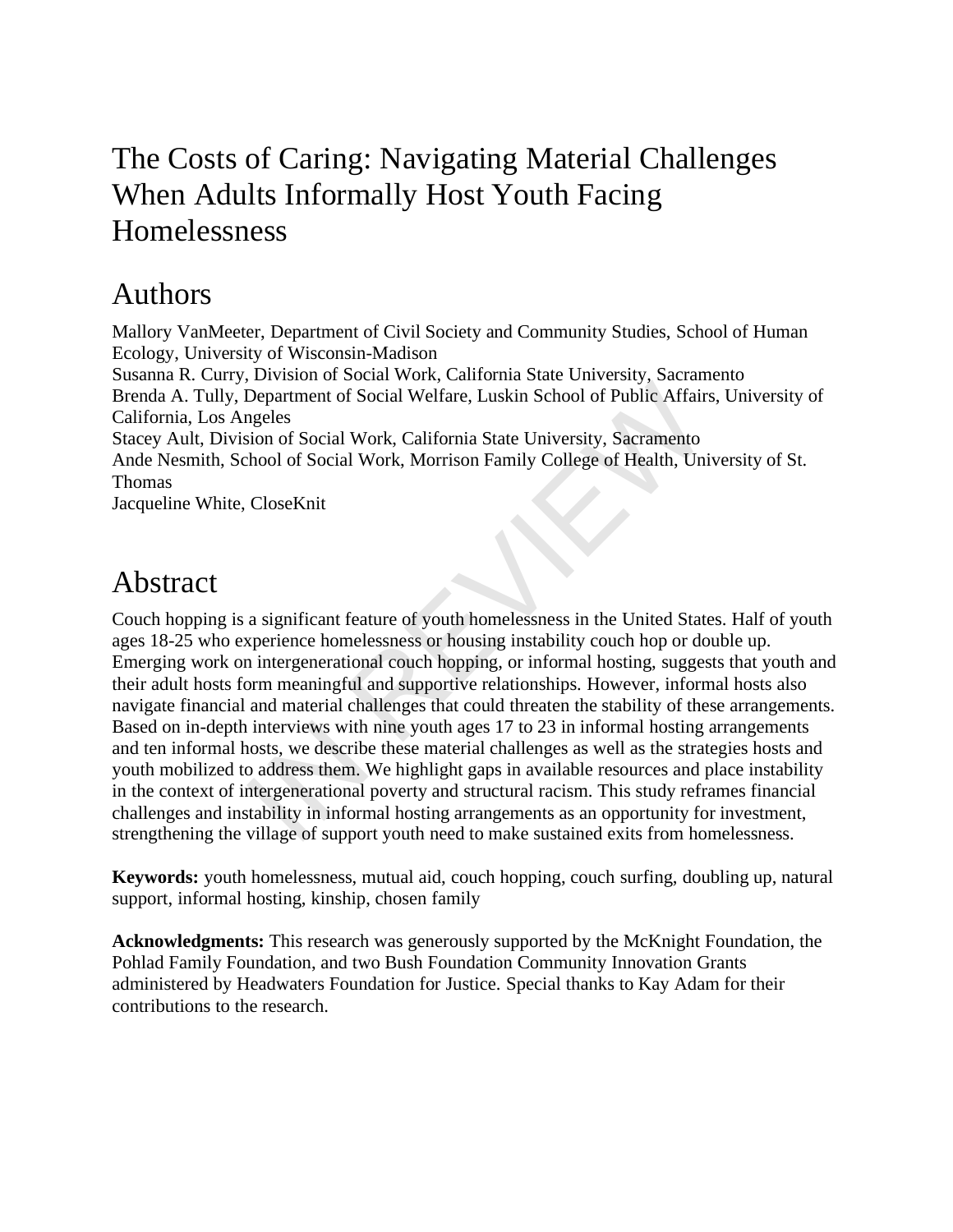# Introduction

Every year, one in ten young adults in the United States ages 18-25 and at least one in thirty youth ages 13-17 experience some form of housing instability. Half of the older group are not staying in shelters or utilizing other formal housing services like transitional living programs. Instead, they couch hop or double up, staying with extended family members, friends, romantic partners, or sometimes strangers (Morton et al., 2018). We use the term "informal hosts" to refer to the people who take in these youth. They can also be termed "chosen family hosts" or "kinship hosts," given that youth and their informal hosts sometimes form familial relationships even when they aren't related already (Curry et al., 2021).

Youth couch hopping (also known as couch surfing or doubling up) exists on a spectrum of instability. While the term "couch hopping" implies the youth are moving from place to place for brief periods of time, this is not always the case (Samuels, Cerven, Curry, Robinson & Patel, 2019). But because of its assumed instability, the longer-term prospects and potential benefits of couch hopping—or informal hosting—are rarely considered in policy and research. On the other hand, doubling up among low-income adults and adult-headed families is both widespread and recognized as an important economic buffer (Edin & Lein 1997; Pilkauskas, Garfinkel, & McLanahan, 2014; Mykyta & Pilkauskas, 2016). We argue that informal hosting merits equal consideration as a social safety net for youth facing homelessness. imes strangers (Morton et al., 2018). We use the term "inform<br>take in these youth. They can also be termed "chosen family l<br>youth and their informal hosts sometimes form familial relatic<br>clated already (Curry et al., 2021)

Informal hosting does come with costs, which can lead to instability for youth staying with low-income hosts. However, we argue that household financial precarity does not justify diverting youth from their natural support network into professionalized nonprofit housing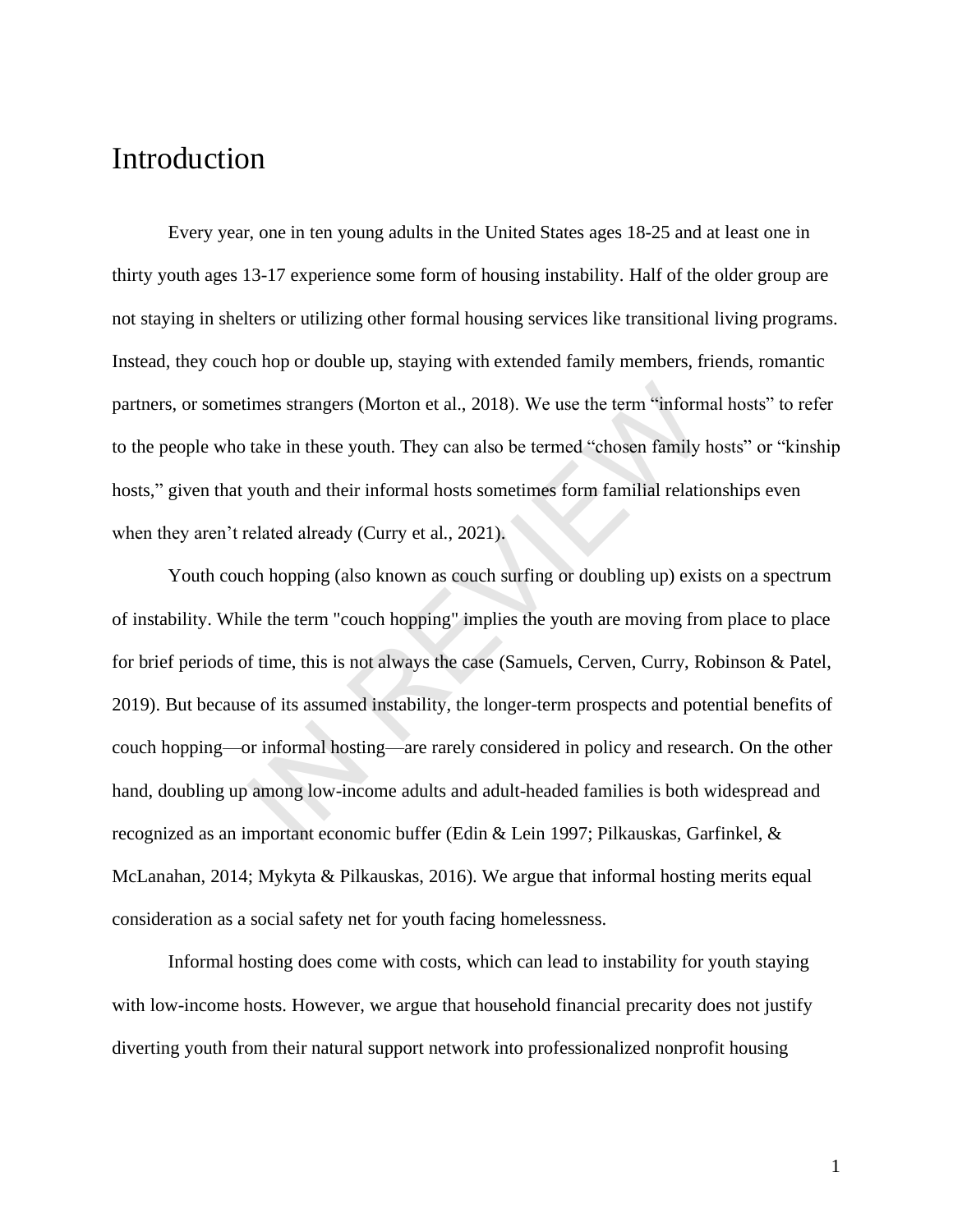services. As such, this paper examines these material challenges as opportunities for investment, strengthening the village of support youth need to thrive.

#### Youth Homelessness and Natural Supports

Youth facing unaccompanied homelessness are often described in terms of their disconnection from housing, family, school, and work. Studies have consistently identified a pathway from family conflict to youth homelessness, and continue to document youths' relative isolation from family, school, and work (Congressional Research Service, 2019). This framing tells part of the story of youth homelessness, but it obscures the ways youth are also embedded in supportive social networks even when they are "on their own."

Natural supports refer to meaningful, informal relationships outside of formal settings, and can include extended and chosen family, mentors, or neighbors. Youth facing homelessness often have these natural supports in their lives, who they rely on for help. One study found that on average, youth facing homelessness felt confident that 6-7 individuals in their lives (many defined by youth as family) could provide support, often both social and financial (De la Haye et al., 2012). Another study found that youth aging out of foster care, a population at significant risk of homelessness, were able to identify supportive adults in their lives including parents of friends, coaches, adults from church, and teachers (Nesmith & Christophersen, 2014). Dang et al. (2014) similarly found that 73% of youth facing homelessness they surveyed were able to identify "natural mentors". That study and others have also underlined that these supportive connections can have a positive impact on the health and well-being of youth facing homelessness (Dang et al., 2014; Oliver & Cheff, 2012; Stewart & Townley, 2020). nily conflict to youth homelessness, and continue to document<br>illy, school, and work (Congressional Research Service, 2019)<br>ory of youth homelessness, but it obscures the ways youth are<br>networks even when they are "on thei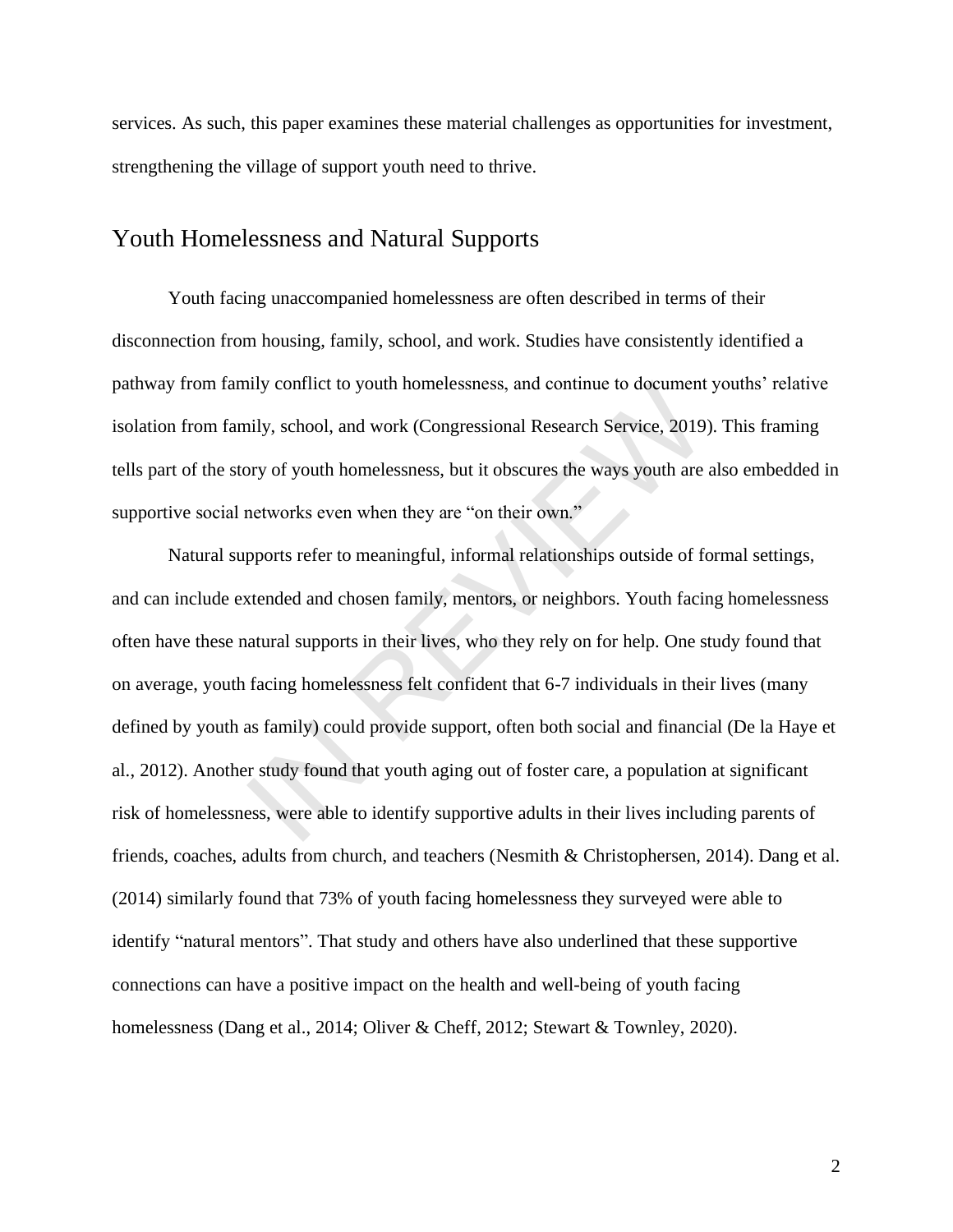Given this evidence of youths' natural supports and the prevalence of couch hopping, it is unsurprising that some informal hosting relationships are stable and supportive (Curry et al. 2021). We also recognize that instability and risk do mark some couch hopping experiences (Hail-Jares, Vichta-Olsen & Nash, 2020). However, we propose that informal hosting arrangements can also be a form of mutual aid and community housing resilience, playing a critical role in the prevention of unsheltered youth homelessness. By looking at the costs of hosting in this context, we hope to start a larger conversation about the resources needed to stabilize hosting arrangements and bolster meaningful permanent connections.

### Material Barriers to Mutual Aid

Mutual aid has grown from an evolutionary theory of cooperation into a cornerstone of radical politics and community resilience, gaining new life during the COVID-19 pandemic (Bell, 2020; Spade, 2020). Resource sharing has consistently been observed among low-income Black, Indigenous, and other communities of color (BIPOC) (Stack, 1974; Jarret, Jefferson, & Kelly, 2010). For marginalized groups, mutual aid can help mitigate the impacts of structural inequality; in the case of shared housing, BIPOC youth and their natural supports come together to overcome disproportionate risks of eviction, exclusion from housing markets, and homelessness (Desmond, 2016; Morton et al., 2019; Taylor, 2019). thext, we nope to start a larger conversation about the resource<br>rrangements and bolster meaningful permanent connections.<br>iers to Mutual Aid<br>has grown from an evolutionary theory of cooperation into a<br>d community resilien

Although mutual aid is a key survival strategy among marginalized groups, household financial precarity can also make resource sharing more of a hardship. Several studies across the United Kingdom have established that areas with high unemployment or low household income perform less unpaid mutual aid than more affluent areas. Further, community members reported that they would participate more in mutual aid given additional money or resources (Williams &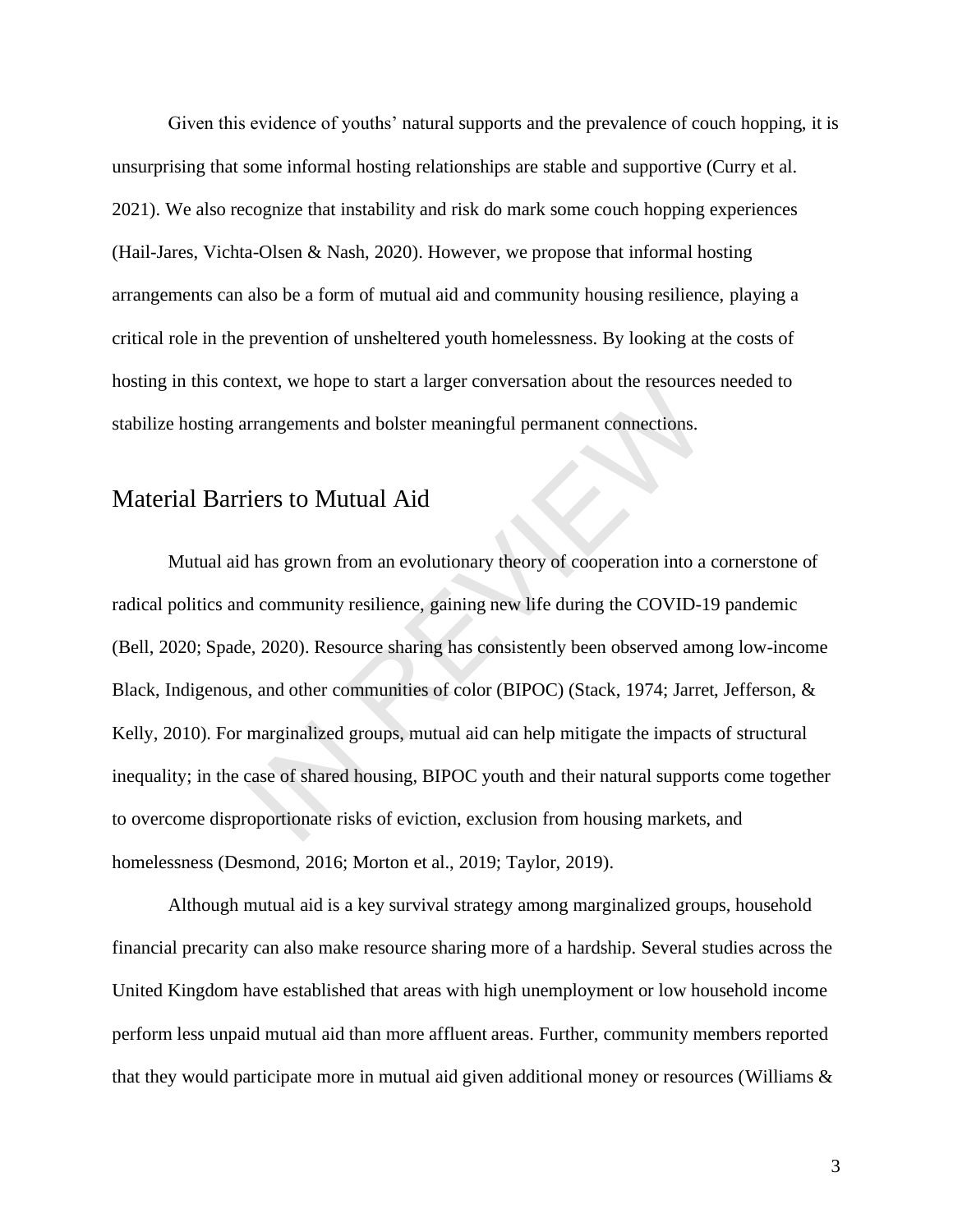Windebank, 2000; White, 2010). Welfare policy was also found to impact individuals' willingness to help others, given the restrictions on income and resource sharing beneficiaries face (White, 2010). Although material barriers may in fact apply to mutual aid in general, these studies lack a specific discussion of shared housing, leaving open the question of whether shared housing is similarly impacted by material pressures and constraints.

Doubling up among adults and families, including within multigenerational households, is characterized in the literature as an effective and increasingly common *response* to financial difficulty and housing instability (Generations United, 2021; Pilkauskas et al, 2014). But there is also some evidence that increased food costs and other expenses can lead to stress on host families and their guests (Mykyta & Pilkauskas, 2016). A recent study found that almost a quarter of multigenerational households had a combined annual income of less than fifty thousand dollars, a finding that underlines the financial precarity of many of these households (Generations United, 2021). Though relevant, these studies miss the unique circumstances of youth who are staying with informal hosts, and the material impacts of these arrangements. The present research seeks to fill this gap. the interature as an effective and increasingly common *respor*<br>sing instability (Generations United, 2021; Pilkauskas et al, 20<br>ce that increased food costs and other expenses can lead to stre<br>guests (Mykyta & Pilkauskas,

# Research Questions

The present study sought to understand the challenges that informal hosts and youth faced over the course of their hosting arrangements. We hoped to learn how hosts and youth coped with or addressed these challenges, and where they felt there were opportunities for external support. We asked:

● What are the material risks and challenges of informal hosting arrangements?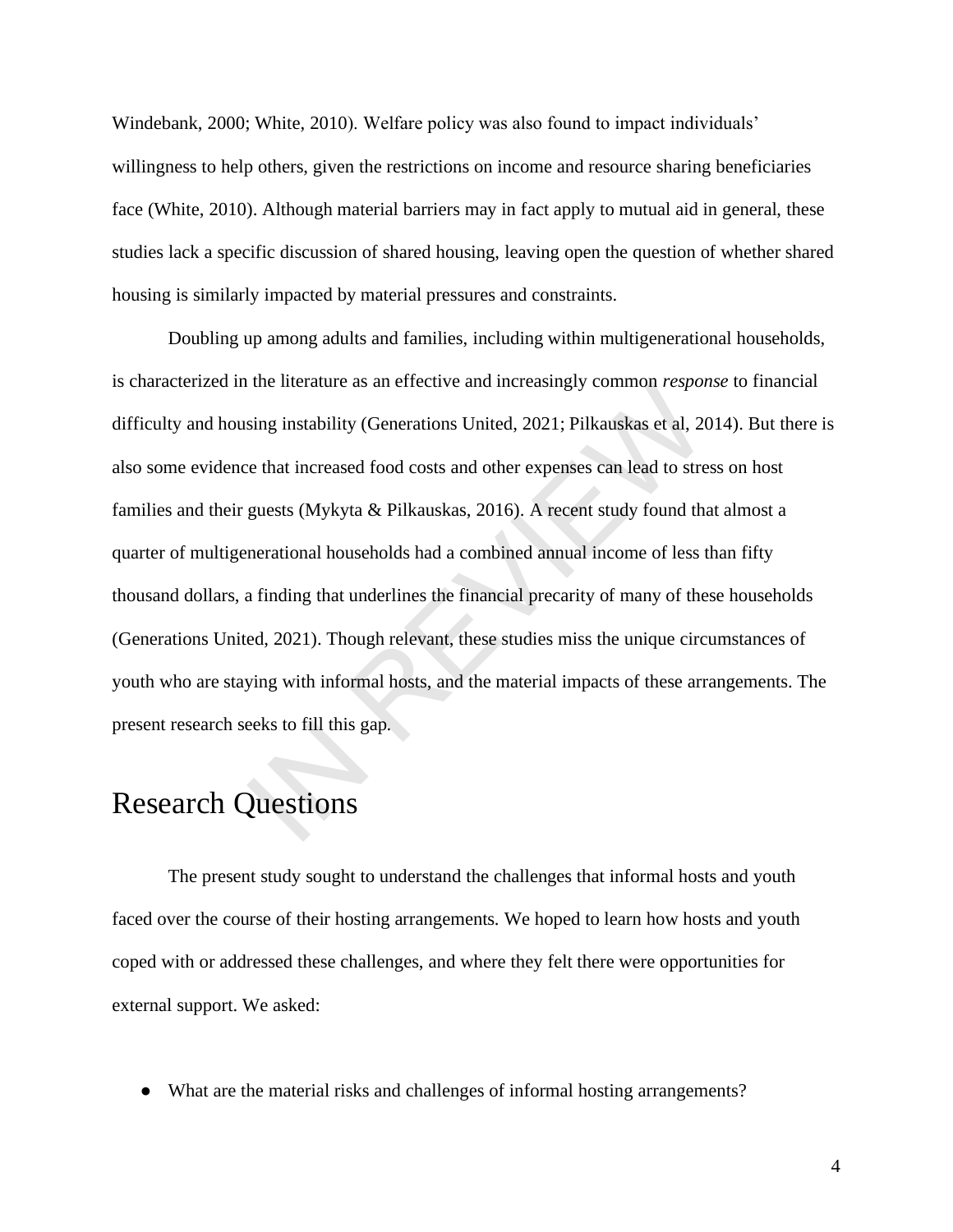- What are the strategies and strengths that hosts and youth rely on to manage material challenges in these arrangements?
- How might these arrangements be further stabilized or supported, from the perspective of youth and hosts?

# Methods

The research team conducted in-depth interviews and surveys with nine youth staying in informal hosting arrangements and ten adults who were hosting a young person informally. All hosts and youth in this report are referred to by pseudonyms. Participants received \$20 cash to compensate them for their time. Interviews were recorded, transcribed, and then analyzed using NVivo 11 Pro qualitative coding software. The Institutional Review Board of (university name redacted for review) approved procedures for original data collection. ch team conducted in-depth interviews and surveys with nine<br>urrangements and ten adults who were hosting a young person<br>this report are referred to by pseudonyms. Participants receiv<br>for their time. Interviews were recorde

### Sampling and Recruitment

Youth were recruited across urban, suburban, and rural areas of a Midwestern state. Flyers were posted at four drop-in centers for youth facing housing instability and one food bank. Youth were eligible to participate if they had stayed in an informal hosting arrangement for at least three weeks. They were only eligible if their adult host was at least ten years older than them and they were not romantically or sexually involved with their host. The criteria were designed to screen for potentially more stable arrangements. Ten youth participated in the study, but one was excluded from analysis because it was discovered during the interview that he had only been staying with his host for a week.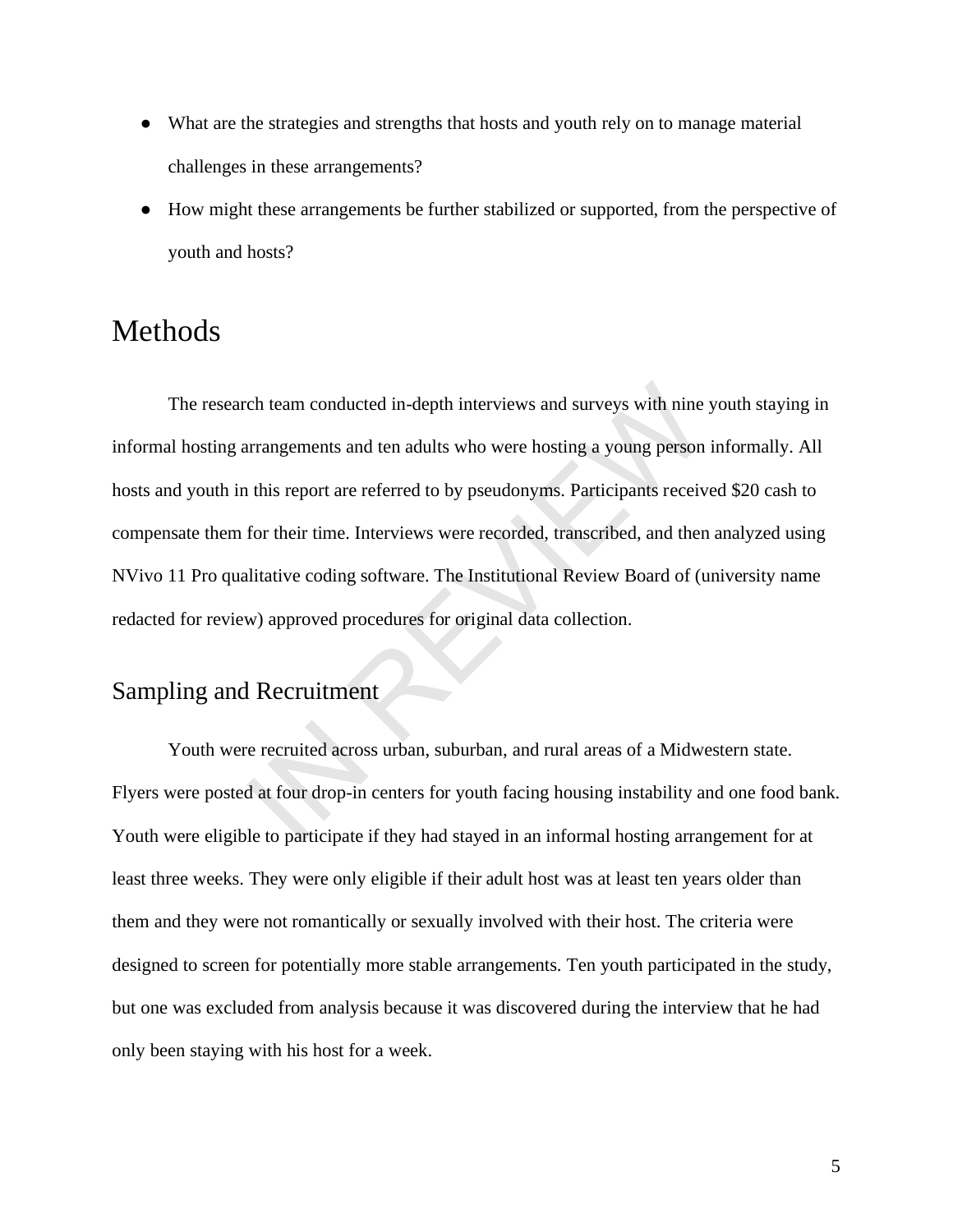Hosts were recruited using parallel inclusion criteria. Originally, the goal was to recruit hosts through youth participating in the study. However, we found the youth were reluctant to provide contact information for their hosts. Ultimately, we were able to interview two youth/host pairs. Three hosts were recruited through connections to drop-in centers (two had sought help from the drop-in and one was a volunteer); all three were White middle-class women. To recruit a more diverse set of hosts, we posted flyers and asked for staff referrals from two food banks, a GED program, and an African American community outreach group. We also reached out through a personal connection to an employee of a tribal nation. Eleven hosts participated in the study, but one was omitted from analysis as the host was less than ten years older than the youth. Even if a couple was hosting or there were other members in the household, we only interviewed one host. In one case where a host was providing support for four youth (two young couples), we only interviewed one youth. I connection to an employee of a tribal nation. Eleven hosts parameters of l connection to an employee of a tribal nation. Eleven hosts parameters of l connection to an employee of a tribal nation. Eleven hosts parameters

### Data Collection and Analysis

Written informed assent (for youth under 18) and written informed consent (for all participants 18 and over) was obtained before interviews. Youth participants completed a survey on demographic characteristics, parenting status, educational attainment, their family's educational background, reason(s) for leaving home, and demographic characteristics of their host. Hosts also completed a survey on demographic characteristics, number of people living in their home, parenting status, current employment, educational attainment, and how long they had been hosting a young person in their home. Participants were then engaged in a semi-structured interview. The interview protocol was informed by the lived experience of three research team members who had participated in a formal host home program. They were also based on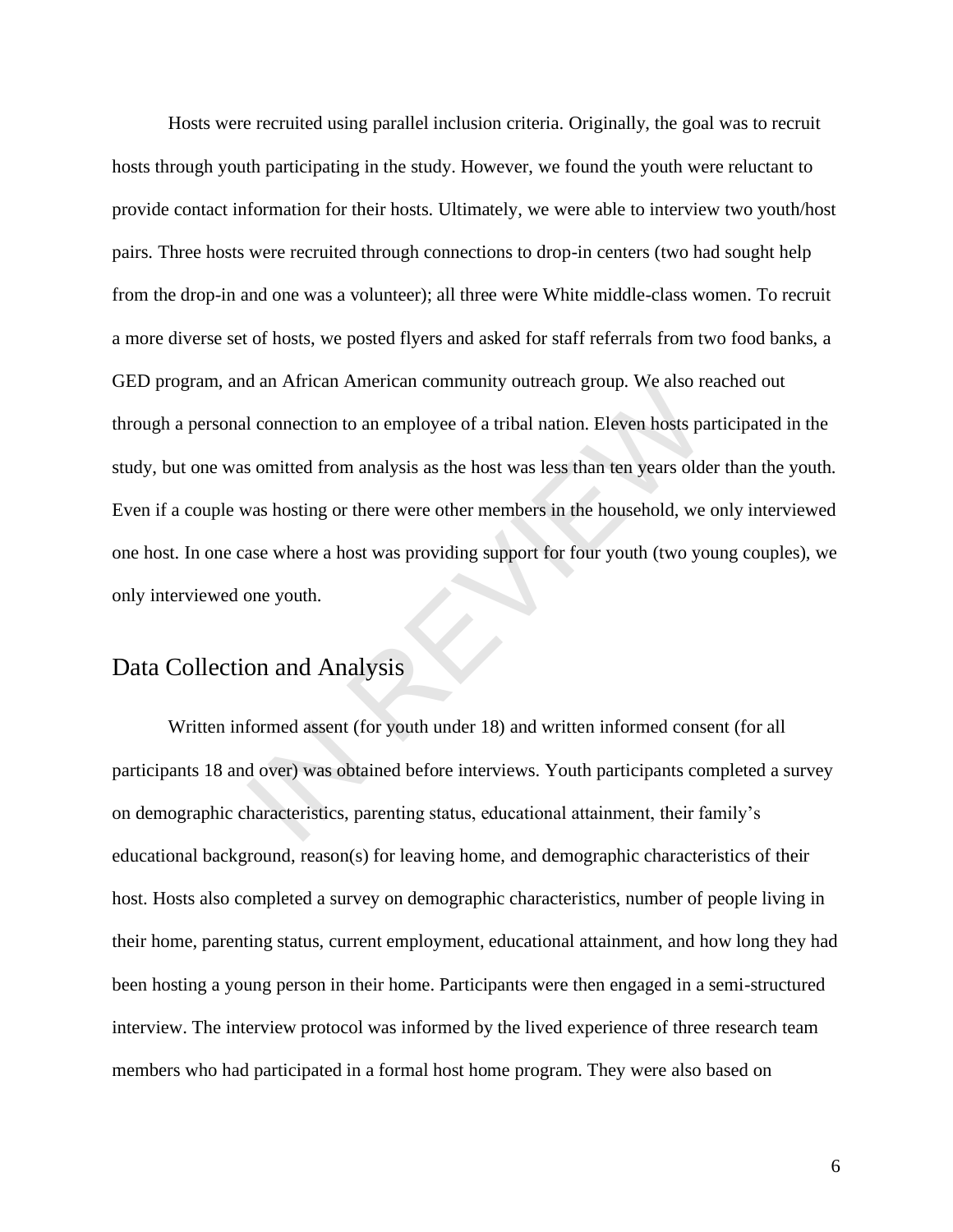formative research by (organization redacted for review) on best practices in formal and informal host homes (White, 2017). Participants were asked to describe the start of the hosting arrangement; shared interests and identity; daily routines; support received by youth from the host and external sources; support received by the host; expectations and agreements about the arrangement; and expectations for the stability and length of the arrangement, including the future of their relationship.

Interviews were audio recorded and transcribed. Three researchers, including two people with experience as hosts of youth facing homelessness, collaboratively developed an initial codebook based on open coding of four transcripts from both youth and hosts. This team refined the list of open codes and then finalized the codebook using two additional transcripts. After the final codebook was developed, three researchers coded the 19 transcripts with the assistance of NVivo 11 Pro qualitative software for data management. Each of these stages involved audit trails and team meetings approximately once every two weeks to ensure consistency and agreement in coding. One of the lead researchers also reviewed all coding. After coding was complete, five researchers met weekly by phone to engage in thematic analysis. For the present study, we primarily analyzed codes related to youth and hosts' perspective on the risks and benefits of the hosting arrangements and needed support. were audio recorded and transcribed. I firee researchers, include this bosts of youth facing homelessness, collaboratively develope in open coding of four transcripts from both youth and hosts. These and then finalized the

## Findings

#### Study Sample

Among the ten hosts included in the sample, half identified as White, one as American Indian, three as Black/African American, and one as multiracial. Ages of hosts ranged from 34 to 62 with an average age of 48.4. The majority of hosts were female  $(n = 8)$  and heterosexual  $(n = 1)$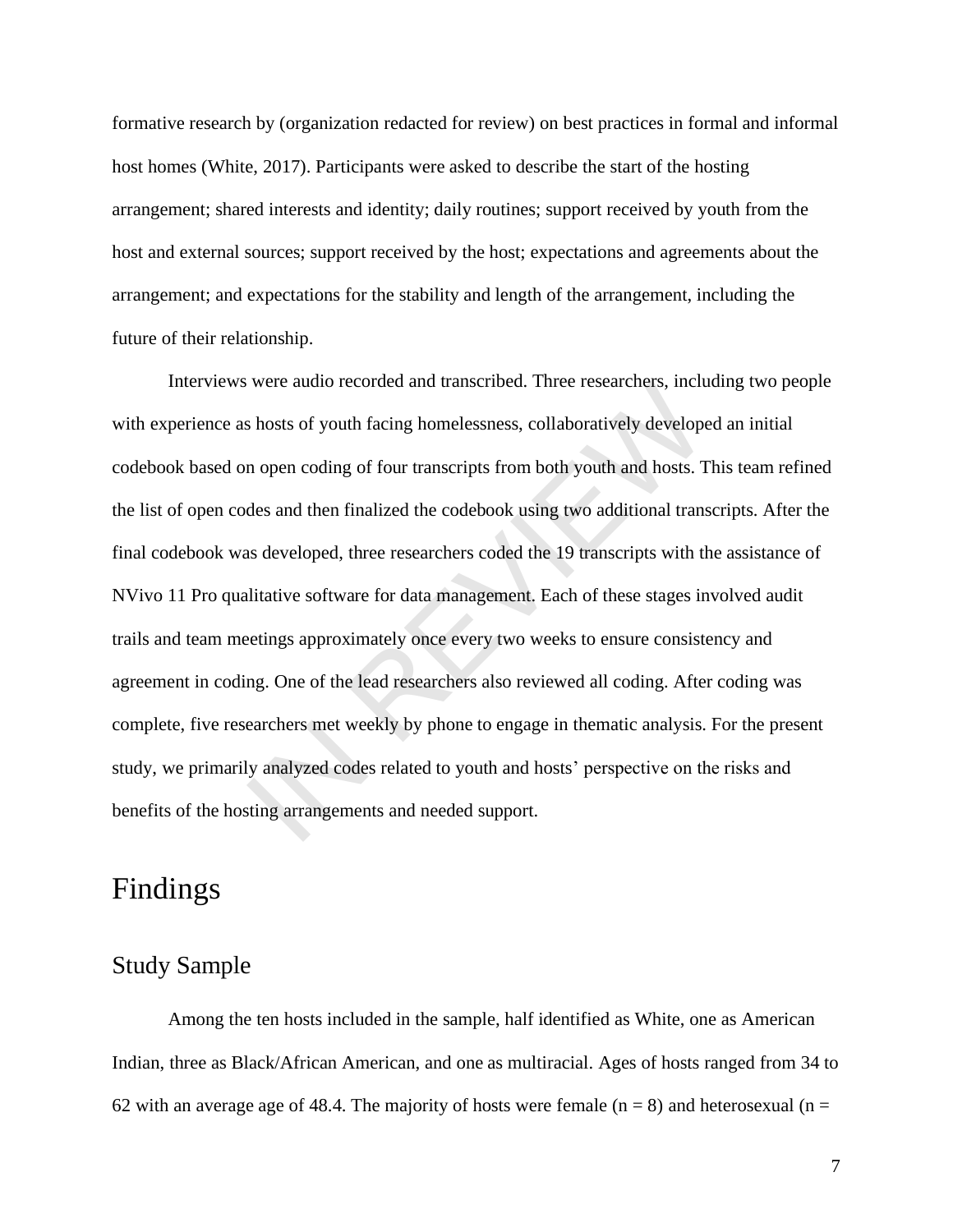9). All hosts indicated that they had children of their own. In terms of educational attainment, two hosts had a bachelor's degree or higher, five had associates degrees or a vocational certificate, two had a GED, and one indicated that they were currently pursuing higher education. Though they were not directly asked to disclose their financial situation, five hosts reported facing financial hardship and two additional hosts reported relying on public assistance. Two hosts, both white women, specifically reported being well-off or in a white-collar job, and one Black male host did not describe his financial standing.

The nine youth participants ranged in age from 17 to 23 years in age. Three were white, three Black/African American and three multiracial. Six of the youth were heterosexual, two bisexual and one pansexual. Three of the youth were male, five female and one gender nonconforming. Of the five youth who explicitly discussed their hosts' financial circumstances, three reported financial stress within the household. France in Sumancial standing.<br>
South participants ranged in age from 17 to 23 years in age. The<br>
nn American and three multiracial. Six of the youth were heter<br>
pansexual. Three of the youth were male, five female and one<br>

### Material and Financial Challenges

Many of the hosts in our study were facing financial hardship, material deprivation, and even housing instability while hosting a young person. Though these were often pre-existing stresses, some low-income hosts reported that expanding their household exacerbated the material challenges they faced. Hosts who were renters reported challenges related to lease restrictions and housing assistance program rules which, in some cases, put their housing at risk.

#### Financial Costs of Hosting

Having another person in the house was a significant financial burden for some hosts, especially those who were already facing economic precarity. Julia, who described hosting many youth over the years, explained, "Maybe we can do very well if it was just [me and my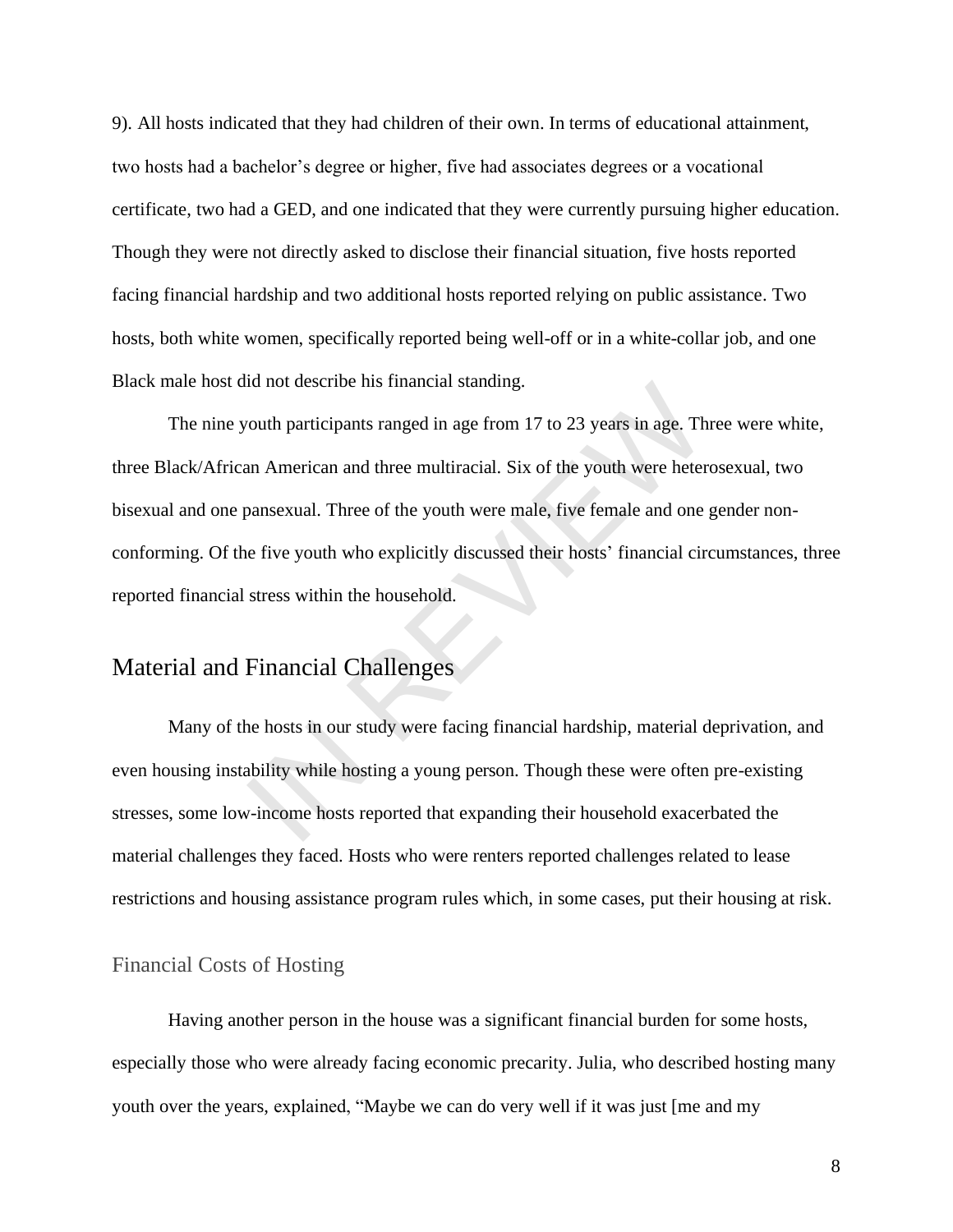husband]," but with the informal hosting, "I've been down to \$2.50 in my account before...even like this last Christmas." The costs of hosting, when discussed, were usually related to increased food and utilities bills. Denice talked about how hosting affected her financially: "My days are usually just filled with working. I work usually 50 to 60 hours a week. … Well, I have to take care of the youth sitting on my couch. Somebody has to buy the food." The financial insecurity that Denice faced was acute, leading her to go to great lengths—including monthly plasma donation—to ensure her household could get by. Indeed, the \$20 stipend was an incentive for Denice to participate in the study interview, as it was for other financially burdened hosts. Jason, who was hosting two young couples, echoed this: "All of my money goes to [the youth]. I've had months where I haven't paid bills only because - so they would have food." Julia, Jason, and Denice took on considerable responsibility for the material needs of the youth they were hosting and experienced significant financial strain as a result. Ire ner nousehold colud get by. Indeed, the \$20 supend was and<br>the in the study interview, as it was for other financially burde<br>wo young couples, echoed this: "All of my money goes to [th<br>wen't paid bills only because - s

For one host, Kyla, the material and financial strain of hosting contributed to a total rupture in the hosting arrangement. She described how at first, she did not ask for any rent: "I don't want you [the youth] to pay me. I want you to save your money." But as time went on, she came to resent the financial strain of the hosting arrangement, expressing this sentiment toward the youth she was hosting: "[At] least feed your kids out of your own pocket. Because I had my own child…" Eventually, these material challenges and interpersonal conflict led Kyla to ask the youth to leave.

A few of the youth also talked about their hosts' financial stress and its impacts on the hosting arrangement. One youth, Winston said: "[My host] picks up as many hours as she can because besides… when I was living there, besides me, she was the only person working." He later reported that when he lost his job and couldn't pay rent, he was no longer able to stay with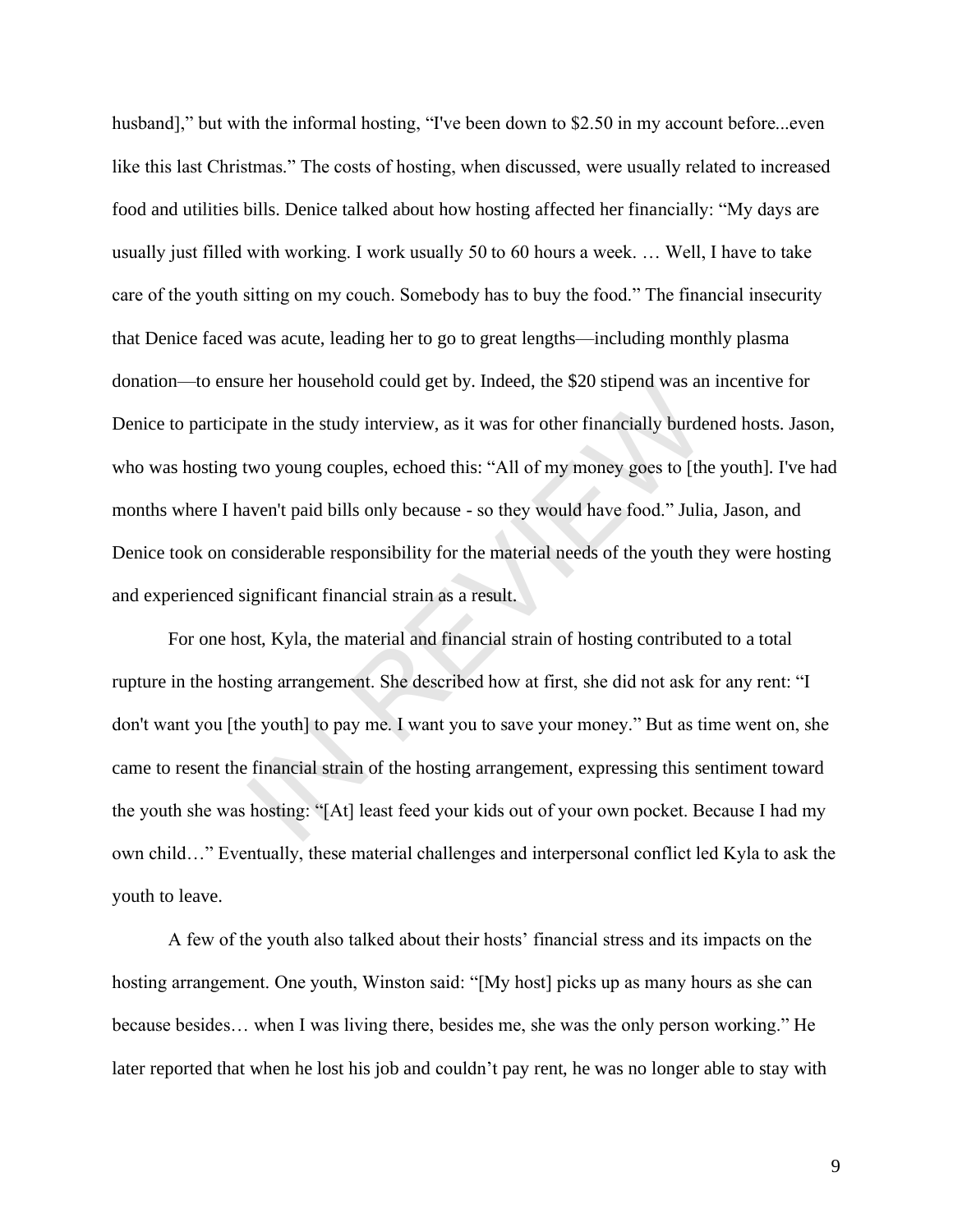his host, an extended relative, and returned to living on the street. Another youth, Misty, described her host's precarious situation:

"She's stressed out. Everything's getting shut off. She's scared we're going to lose the house ... So she's like you guys need to get up and get jobs. ... Or we're drowning here .. And [conflict is] just an everyday thing until we get a job ... until the bills are paid."

Though Misty's host's precarity was largely the result of being laid off, hosting costs compounded with income loss put the whole household at risk of homelessness. From Misty's perspective, the extreme financial stress was also the source of disagreement and tension, further destabilizing the hosting arrangement.

#### Risks to Housing

Many of the low-income hosts we talked to mentioned they were renters, and some recognized that they risked eviction by taking in a young person. If the landlord or management company found out they were letting youth stay beyond the time allowed in the building's guest policy—often around two weeks—both the host and youth could be kicked out. Geralyn, who took in her nephew, emphasized the relative precarity of being a renter and an informal host: "[It] would be great if we were homeowners and then we wouldn't have to worry about [getting kicked out or finding a new apartment]. Because … home ownership is so far from where we're at today, we just kinda got to sneak around." The risks of hosting while renting were realized for Robin and her host, Jason, who was housing four young people in a one-bedroom apartment. Robin described: Extreme infinited stress was also the source of disagreement and<br>nosting arrangement.<br>In a young person. If the landlord<br>at they were letting youth stay beyond the time allowed in the<br>und two weeks—both the host and youth

"The office downstairs found out that [Jason] had people living with him and it was either the week before Christmas or a couple of days before Christmas, we got a letter underneath the door saying, 'Either it's them out or you're evicted.'"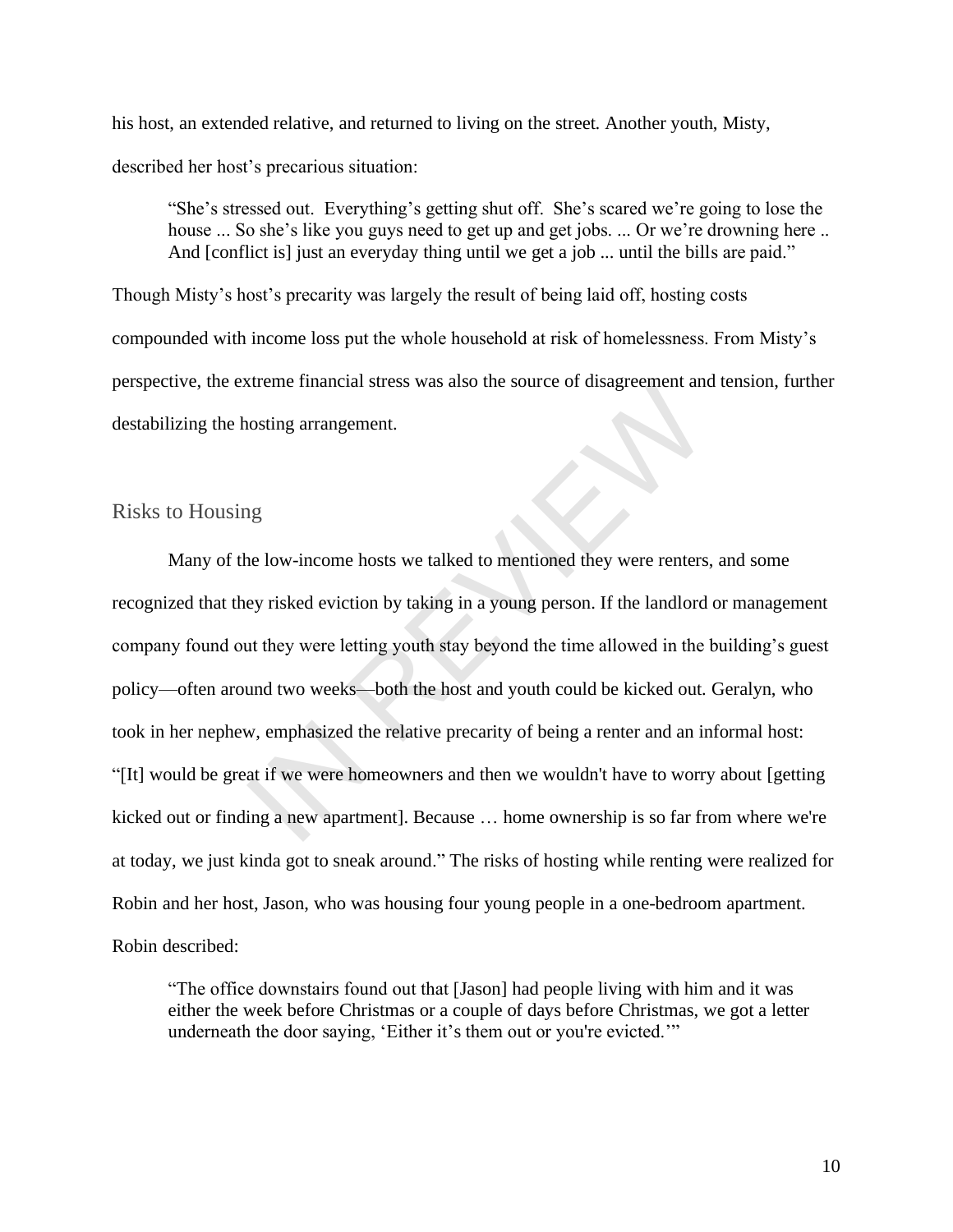Since Robin was pregnant at the time, she was able to get priority at a family shelter; however,

because of shelter rules, she and her boyfriend were forced to live apart.

For renters using Housing Choice Vouchers through the U.S. Department of Housing and Urban Development (also referred to as "Section 8") or other public housing funds to pay part of their rent, a violation could put both their current housing and future housing prospects at risk. If the housing authority found out that there was even one additional "unauthorized" person staying in the unit, the renter could lose their public housing eligibility. When asked where she would go to ask for help related to hosting, Denice (a recipient of a "Section 8" housing voucher) responded: ther could lose their public noising englobinty. When asked where<br>ated to hosting, Denice (a recipient of a "Section 8" housing vo<br>idea where I could get the support without being honest that<br>can't have him there living wi

"I have no idea where I could get the support without being honest that I'm on Section 8 and that I can't have him there living with me due to Section 8 and because my management won't let me have him there…he'd have to be on the lease to be living with me."

Not only did hosting put Denice's housing and housing assistance at risk, but fear of being found out prevented her from asking for help if she needed it.

### Strategies for Resolving Material Challenges and Needed Support

Hosts facing financial instability were able to get help from social safety net programs, like food shelves. Youths' access to public assistance and other formal services sometimes played a role in helping youth get by, so they needed to rely less on hosts for some living costs. Hosts facing lease or housing assistance restrictions tried to find ways to make the hosting arrangement work, largely under the radar of property management. These strategies helped sustain hosting arrangements for many of the youth and hosts interviewed; however, material challenges and the stress that came with them remained.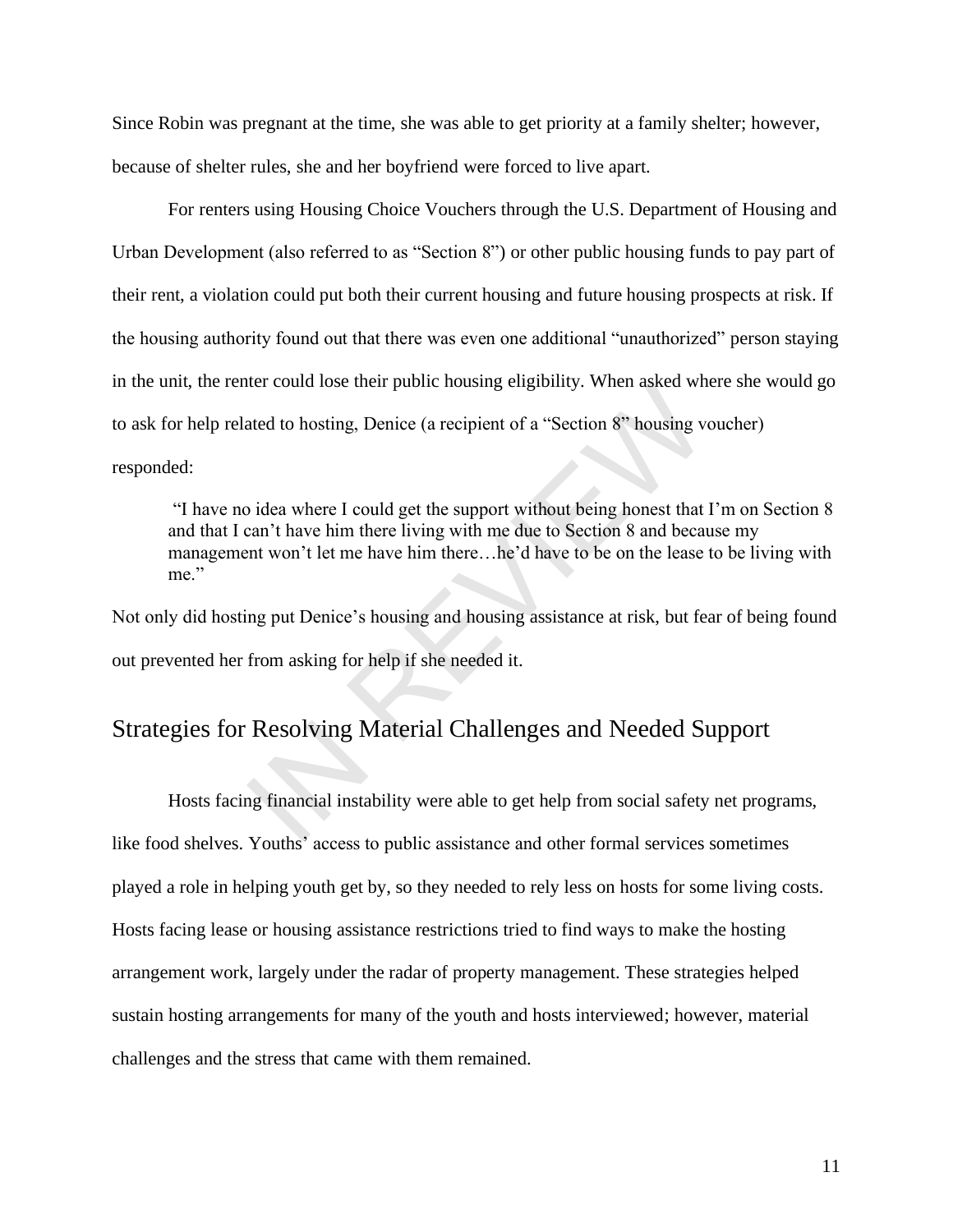Making Ends Meet

Hosts and youth alike mobilized their own personal resources to help financially stabilize the hosting arrangement. Some hosts who were already facing financial strain went to great lengths to meet household expenses, including accessing formal resources like food shelves and public assistance. Some youth also took on responsibility for household costs -- through paying rent, buying food for themselves and others, and drawing on formal and informal resources to cover their own basic needs. These findings are not surprising, given that the study recruited participants through food shelves and drop-in centers.

As described earlier, one youth, Winston, held a job and paid rent to his financially stressed host as part of the hosting arrangement: "[My cousin] talked to his grandma and the arrangement was I had to pay a \$500...it was either pay \$250 for rent and buy my own groceries or pay \$500 and I had to buy groceries and eat what they eat...everything." Two other youth, who were not themselves on the apartment lease, also paid money directly to their host. However, in those cases, their contributions were framed as a way of building personal responsibility rather than alleviating financial strain for their hosts. asic needs. These findings are not surprising, given that the stugh food shelves and drop-in centers.<br>ed earlier, one youth, Winston, held a job and paid rent to his<br>art of the hosting arrangement: "[My cousin] talked to h

Most youths' material contributions to the household took other forms. One youth, Annie, noted: "I guess I've just had enough common sense to know when something needs to be done or something needs to be picked up or whatever, to help her. Or if I need to get groceries." As a result, she says, her host has not needed external support. Geralyn described her nephew's contributions in a similar way:

"[My] nephew ... [is] always bringing stuff in ... 'We need some dishwashing liquid. Here, I've got some.' So I don't have to ask him for anything."

For Kyla, youth self-sufficiency was an expectation of the housing arrangement: "I tell them, you know, I'll give you a couple of weeks to save your money and get on your feet. You take care of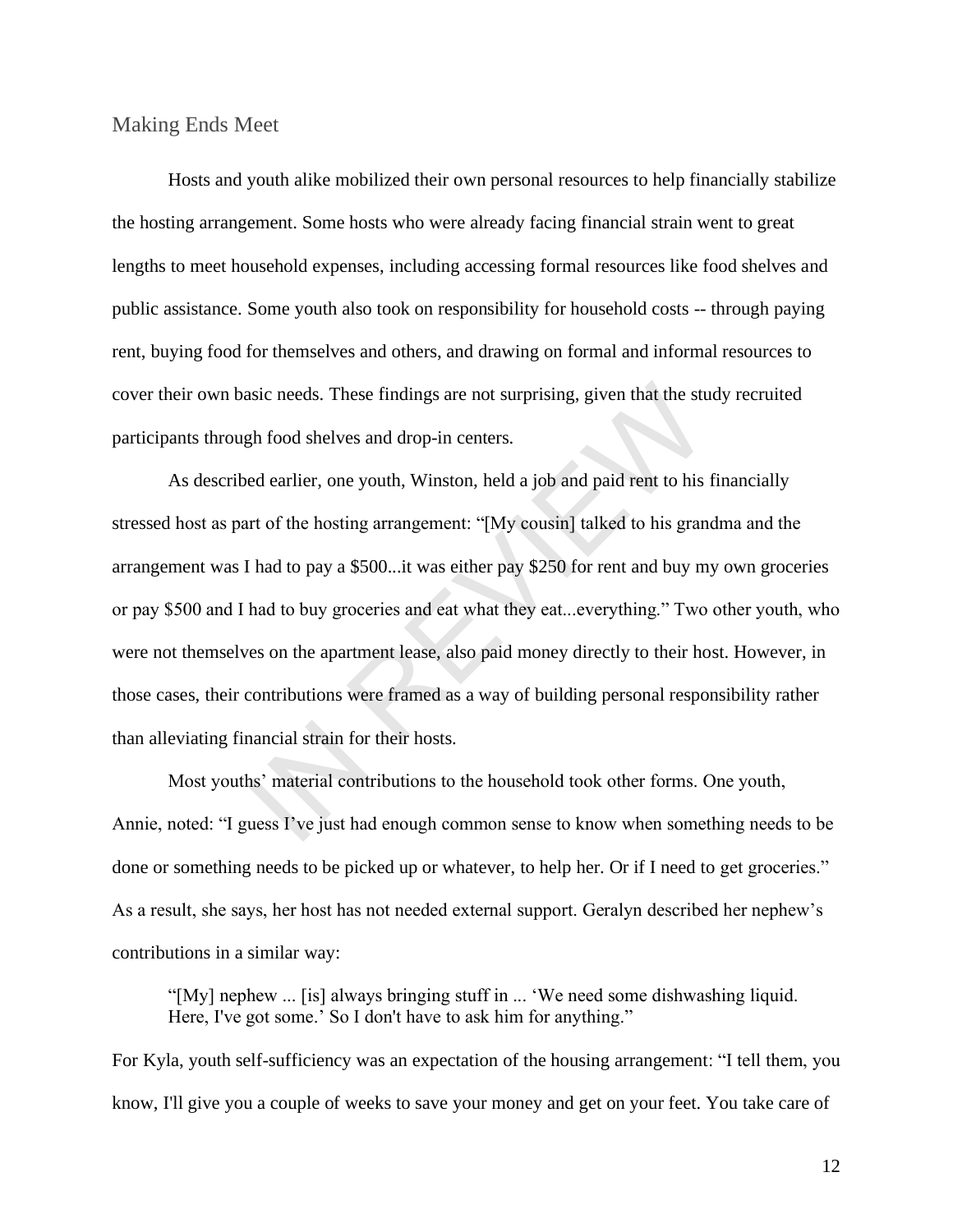you and I'll take care of me...which means you foot your own bill, and I'll foot mine." In Kyla's case, these expectations weren't always met. But for her and other hosts, youth contributions to the household and financial self-sufficiency outside of rent seen as a strategy for easing the financial strain of hosting. And for other hosts, these contributions did help stabilize arrangements in the short-term.

Many hosts and youth accessed formal services to make ends meet. Food assistance programs like SNAP and food shelves were a go-to for hosts facing financial insecurity. Jason shared, "The only place that I'm really getting help is the food bank right here down the street, because each of us can go there once a month." Denice also emphasized the importance of food assistance for the whole household, in the context of financial strain: "I also utilize my food shelf to feed us all." Some youth also noted that their own access to food contributed to their ability to secure or maintain hosting arrangements. Kalisha described two different approaches that she had taken. She said that prior to obtaining employment, "I was getting food stamps and if I was staying with somebody, I'd be like, 'Well, I can put some food in the fridge and we'll be okay for the month'." With her current host, Kalisha agreed to go to the food shelf with him "and get a bunch of food for the house." For these hosts and youth, food assistance programs are a lifeline that make it more possible for the household to get by with an additional member. AP and 100d shelves were a go-to for nosts facing financial ins<br>place that I'm really getting help is the food bank right here do<br>s can go there once a month." Denice also emphasized the imp<br>whole household, in the context

Some hosts and youth received public benefits and accessed other formal services that helped them make ends meet. As previously mentioned, at least two hosts were enrolled in housing assistance. One host, Kyla, mentioned receiving utilities support from a local nonprofit. Many of the youth visited drop-in centers and other social service agencies, where they received clothing and basic supplies. Jason reported that Robin, a youth staying with him, used her Social Security benefits to help with household costs and got clothes from a local church. Annie, a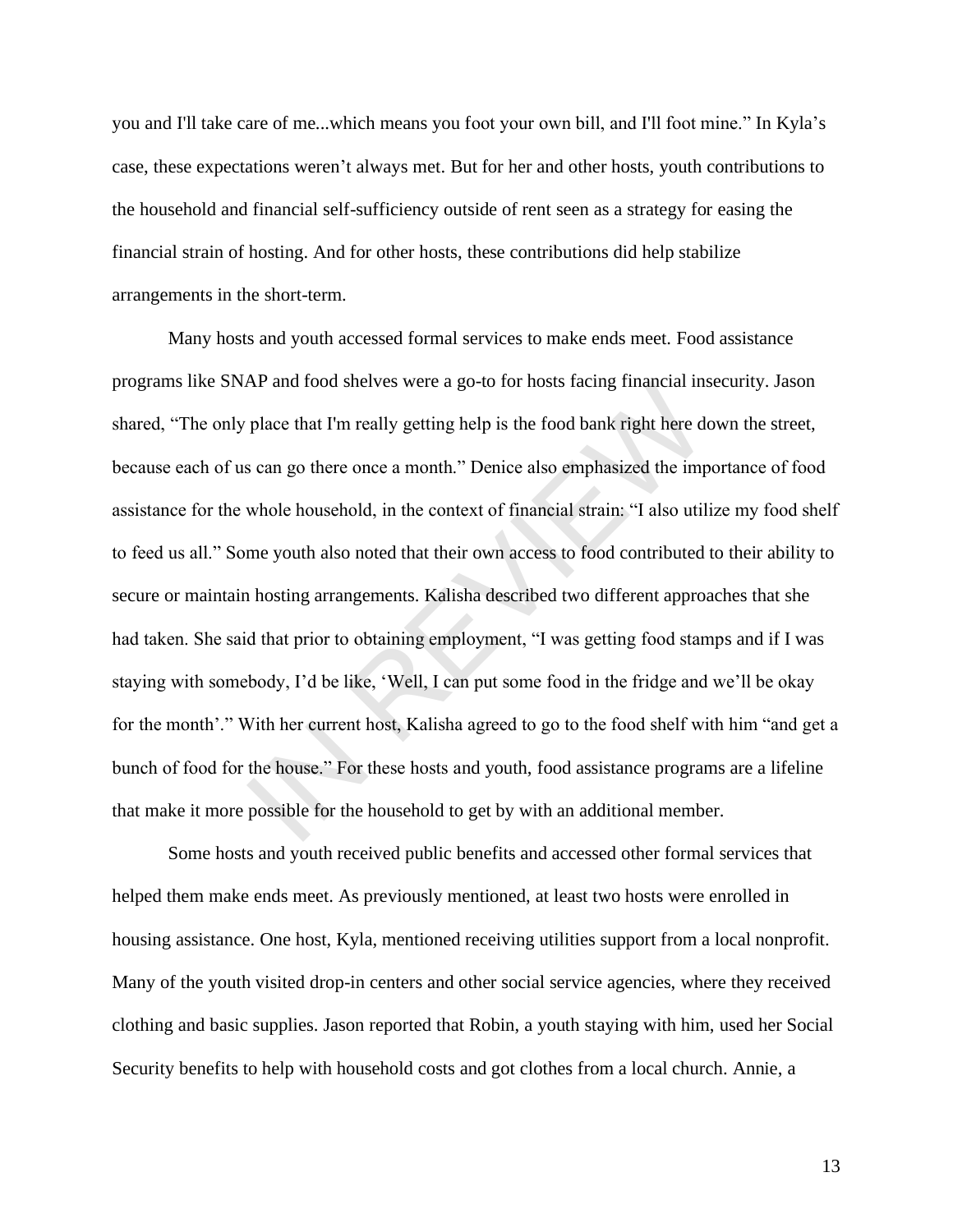youth, also talked about getting clothing from a drop-in center: "That was a huge help. Like, you don't really think of it, but honestly, like underwear and socks are like one of the most expensive things to be buying." Hosts and youth also noted that drop-in centers connected youth with key resources like washing machines, hygiene supplies, meals, and gift cards. However, it was not clear the extent to which these needs and associated costs would otherwise be taken on by hosts.

#### Managing Housing Risks

Hosts facing risks to their housing had to strategically navigate rules and regulations to make the hosting arrangement work. For example, Geralyn, who has government subsidized housing, had to juggle the restrictions of her housing subsidy with her nephew's needs. Because she was not supposed to have a guest stay beyond two weeks without adding them to the lease, she said: ng risks to their housing had to strategically navigate rules and<br>arrangement work. For example, Geralyn, who has governmer<br>ggle the restrictions of her housing subsidy with her nephew's<br>sed to have a guest stay beyond two

"[We] try to do it where he's here maybe 13 days out of the month and then he'll go sleep elsewhere and then come back just so we don't get in trouble for, you know, that kind of thing. And I just, you know, keep it low like the neighbors, they don't know that he really, like, stay here, they see him but they don't know that he lives here."

Geralyn worked around the leasing rules while also keeping the arrangement low key. The youth's late night work schedule also helped the arrangement avoid detection. Geralyn was not alone in this. Denice, who is discussed above regarding her experience with Section 8, also mentioned hiding the hosting arrangement from the property management company. After receiving an ultimatum from the property management company, Jason helped find Robin an opening at an emergency shelter. Though Jason no longer provided housing for Robin, he continued to give her a place to stay during the day and walked her to the shelter each night.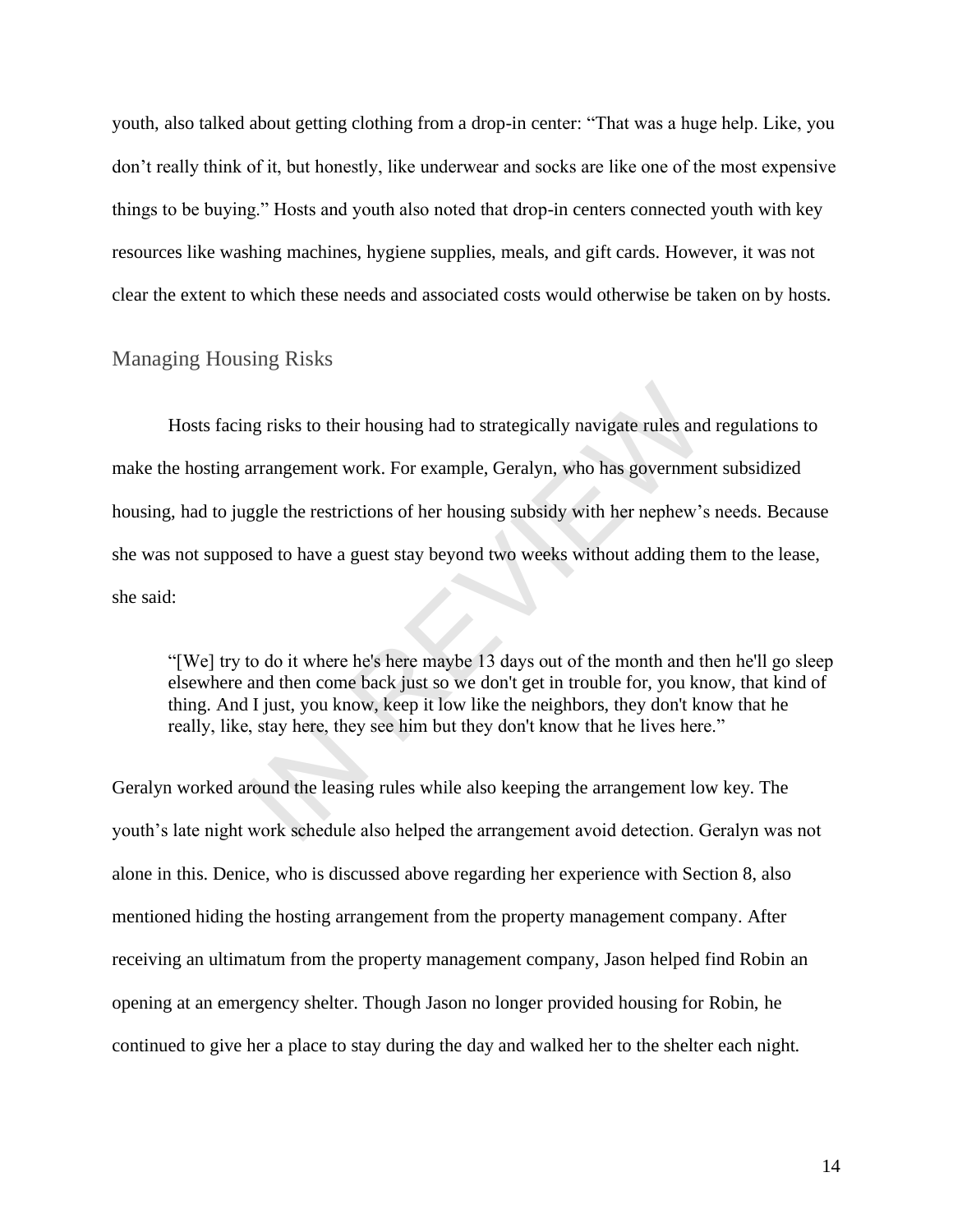These situations highlight the difficult bind hosts faced in rental housing. Hosts who were tenants worked around lease agreements to protect their housing, and housing subsidies were crucial to several hosts' own housing stability. But program rules and lease restrictions always loomed in the backdrop of their hosting arrangements. The constant risk of detection, eviction, and loss of benefits undermined the stability of what might otherwise be supportive long-term housing for youth at risk of homelessness.

#### Needs for Financial Support

Though hosts and youth drew on a range of resources to address material challenges, gaps remained. The hosts who were struggling to make ends meet talked about the need for direct financial support to cover rent, utilities, food, and other costs related to hosting a youth. Denice emphasized, "I don't ask for anything myself. I need help paying the electric bill, the gas bill, the rent…like I said, a couple of hundred dollars a month would help me as far as the bills go…" Similarly, Jason reported, "My bills are behind but I'll get them paid. … Financial aid would be great." These calls for support emphasize that any monetary support would address basic household costs relevant to taking in a young person. ncial Support<br>sts and youth drew on a range of resources to address materia<br>e hosts who were struggling to make ends meet talked about t<br>pport to cover rent, utilities, food, and other costs related to hc<br>d, "I don't ask f

Some youth also focused on financial support for their hosts as the primary need within the hosting arrangement. As discussed earlier, Misty described her host's precarious housing situation and their conflict around household finances, both of which made her unsure about the future of the hosting arrangement. When asked what would stabilize her hosting arrangement, she replied, "Bills and food. That's pretty much it." Another young person, Renee, who was staying with hosts who were more stable financially, still said, "If I had, like, money, then they wouldn't have to, like…they're paying the college \$600 so I can continue this semester." She felt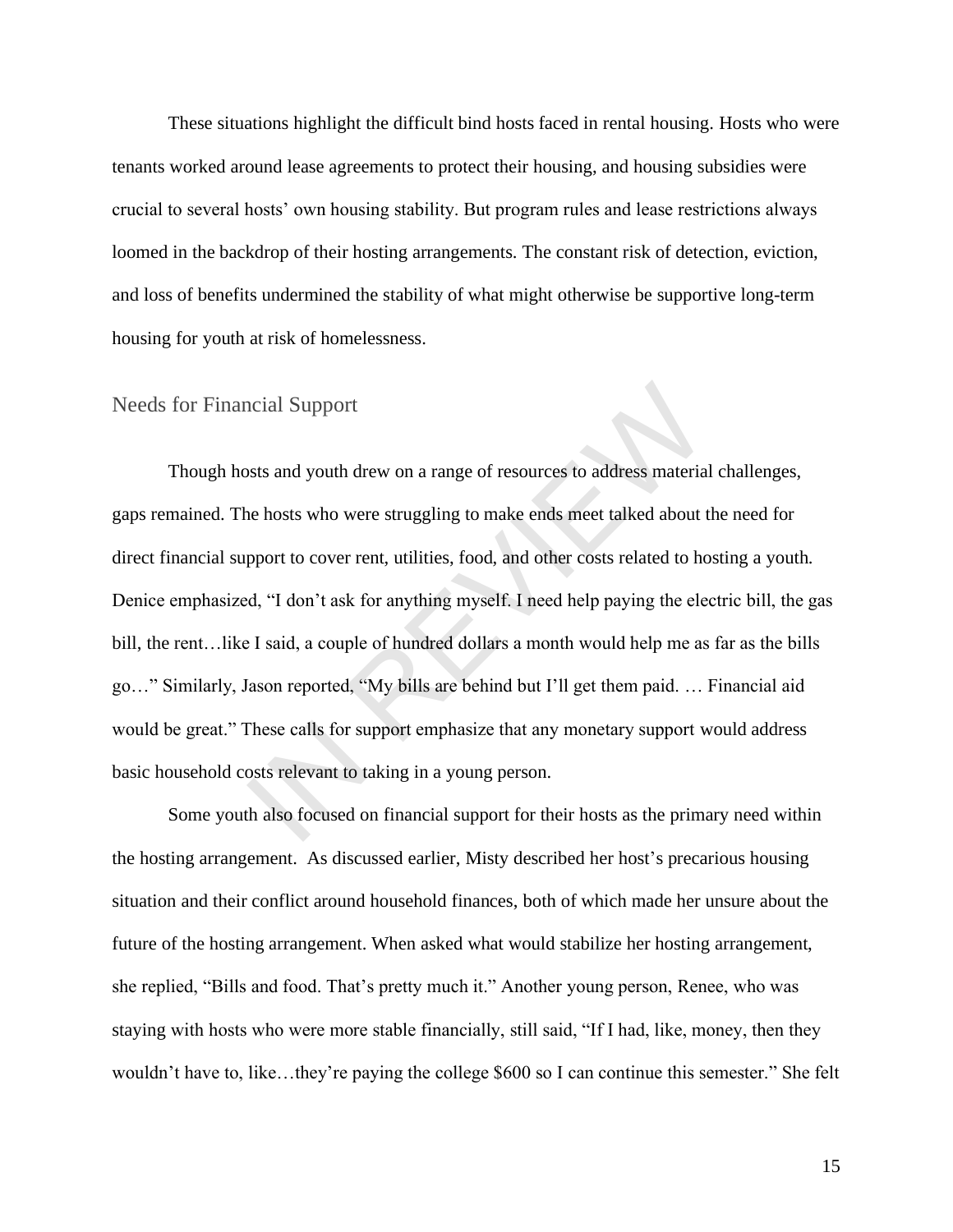financial assistance would help both to further her education and to relieve the financial burden on her hosts.

Several hosts noted the stark contrast between the amount spent on formal housing services and the lack of specific financial support for informal hosts. Julia, when describing the financial precarity she and her husband faced, noted: "When you take in children like that [informally], you don't get any assistance." This stood in contrast to her experience taking in children through the child welfare system, which provided the household with direct financial support. Similarly, Geralyn recounted:

"...I lived at a family shelter and … they [the county] pay thousands of dollars a week for a family of four to stay there. … I think for a month it was like \$6,000, you know. So rather than pay that amount, you know, why not pay people to house their family, that will put the entire household in a better financial situation. You don't got the youth out in the streets. People can focus, you know, and get their life right. So I think that would make more sense."

Geralyn described a dream of formalizing the hosting arrangement with her nephew: "[We] get along so well that we could... rent a place together. … Where he is on the lease and he feels like this is my place too." That hoped-for stability was shadowed by the felony charge on her nephew's record, which she knew would lead to repeated (and expensive) rejected apartment background checks. The state resources that could make a difference—in her case, for homeownership or rental application fees—remain out of reach for many informal hosts. ne child wellare system, which provided the household with d<br>
1. Geralyn recounted:<br>
at a family shelter and ... they [the county] pay thousands of d<br>
f four to stay there. ... I think for a month it was like \$6,000, y<br>
pa

## Discussion

Couch hopping is a common form of housing instability among youth and young adults in the U.S., encompassing a wide range of arrangements and experiences (Morton et al, 2018; Samuels et al., 2019). But we know that at least some couch hopping is safe, supportive, and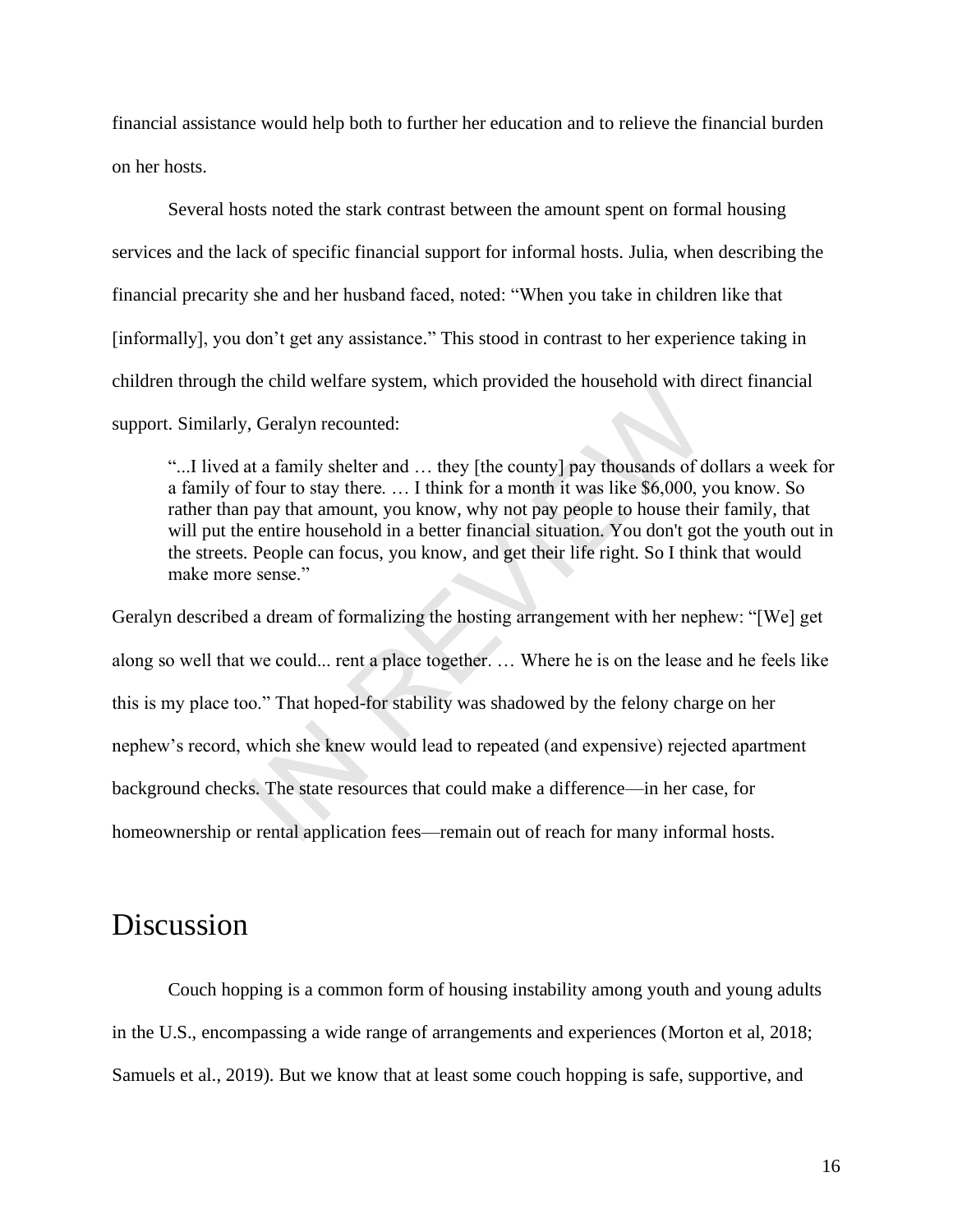potentially long term (Curry et al., 2021). However, sharing a home always comes with compromises, conflict, and costs. For young people facing homelessness, successfully managing those challenges means the difference between potentially long-term housing stability and hopping to another couch, or the street.

Youth and hosts in this study reported a range of financial and material challenges related to hosting, including increased food costs and higher utility bills. Some renter hosts and recipients of housing assistance faced threats to their own housing due to the guest policy on their lease or the terms of public housing assistance. In more severe cases, these challenges contributed to the temporary or long-term disruption of the informal hosting arrangement. These findings are consistent with previous studies of mutual aid in general, which found that the lack of financial capital and restrictions on public benefits limited individuals' ability to provide informal support (Williams & Windebank, 2000; White, 2010). However, for the people we talked to, managing the costs of hosting was an ongoing negotiation rather than an insurmountable barrier. Most hosts and youth in this study were able to at least partially resolve material challenges by drawing on youths' contributions to the household, public benefits, and formal services like food shelves. Ing assistance raced threats to their own housing due to the guerms of public housing assistance. In more severe cases, these<br>temporary or long-term disruption of the informal hosting arratent with previous studies of mutu

Given the link between youth homelessness and family poverty, it is not surprising that most of the adults who the youth in our study knew and were able to stay with were also facing financial hardship and (in some cases) housing instability themselves (Morton et al., 2018). But having money and owning a home do not make a host better or more caring. Indeed, previous research has highlighted that regardless of household financial situations, many hosts and youth shared a meaningful and often familial connection with one another (Curry et al., 2021). But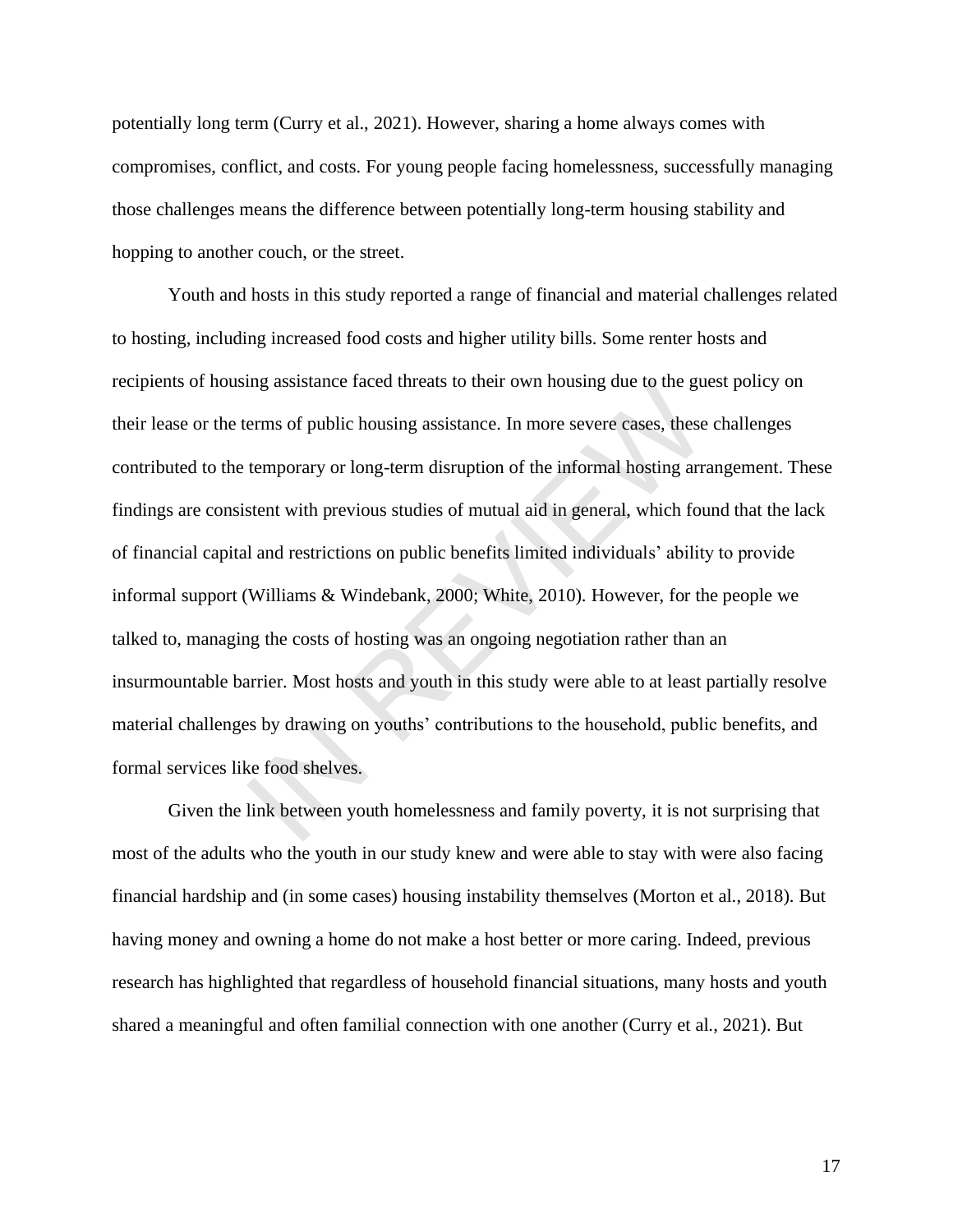these stories also make clear that financial realities can impact a caring adult's ability to stably house a young person facing homelessness.

These youth and hosts' stories of financial difficulty also take place within an historical context, reflecting how systemic racism leads to continuing community-level precarity. Many (but not all) of the financially insecure hosts in our sample were people of color, and two thirds of the youth we talked to were Black or multiracial, which mirrors national data; BIPOC youth in the United States are at significantly greater risk of homelessness than their white peers (Morton et al., 2018; Morton, Chávez & Moore, 2019). Our research findings have to be understood in the context of intentional government-led segregation and exclusion of Black families from mortgage access (Taylor, 2019; Faber, 2020). Black and Indigenous communities are also disproportionately subject to eviction, incarceration, and child welfare removal (Desmond, 2016; Dettlaff & Boyd, 2021). Further, the housing security of all BIPOC communities is impacted by lower rates of home ownership (US Census Bureau, 2021). These patterns of exclusion, displacement, and enforced disconnection inevitably erode BIPOC communities' capacity for mutual aid. Putting the material burdens and risks informal hosts face in this larger context of structural racism allows us to look beyond individual actions as the source of instability. are at sigminizativy greater risk of nomenessiess than their window.<br>Chávez & Moore, 2019). Our research findings have to be<br>not government-led segregation and exclusion of Black famili<br>Taylor, 2019; Faber, 2020). Black an

Our findings suggest that formal services are largely missing opportunities to support informal hosting arrangements. One exception was food assistance programs, which helped sustain hosting arrangements for low-income hosts in our study. Although housing assistance made some hosting possible, restrictions on long-term guests also led to significant instability for all involved. As one host noted, unlike formal foster care providers, informal hosts are not directly resourced through government social safety net programs. None of these hosting arrangements were part of a formal host home program, which can provide stipends for hosts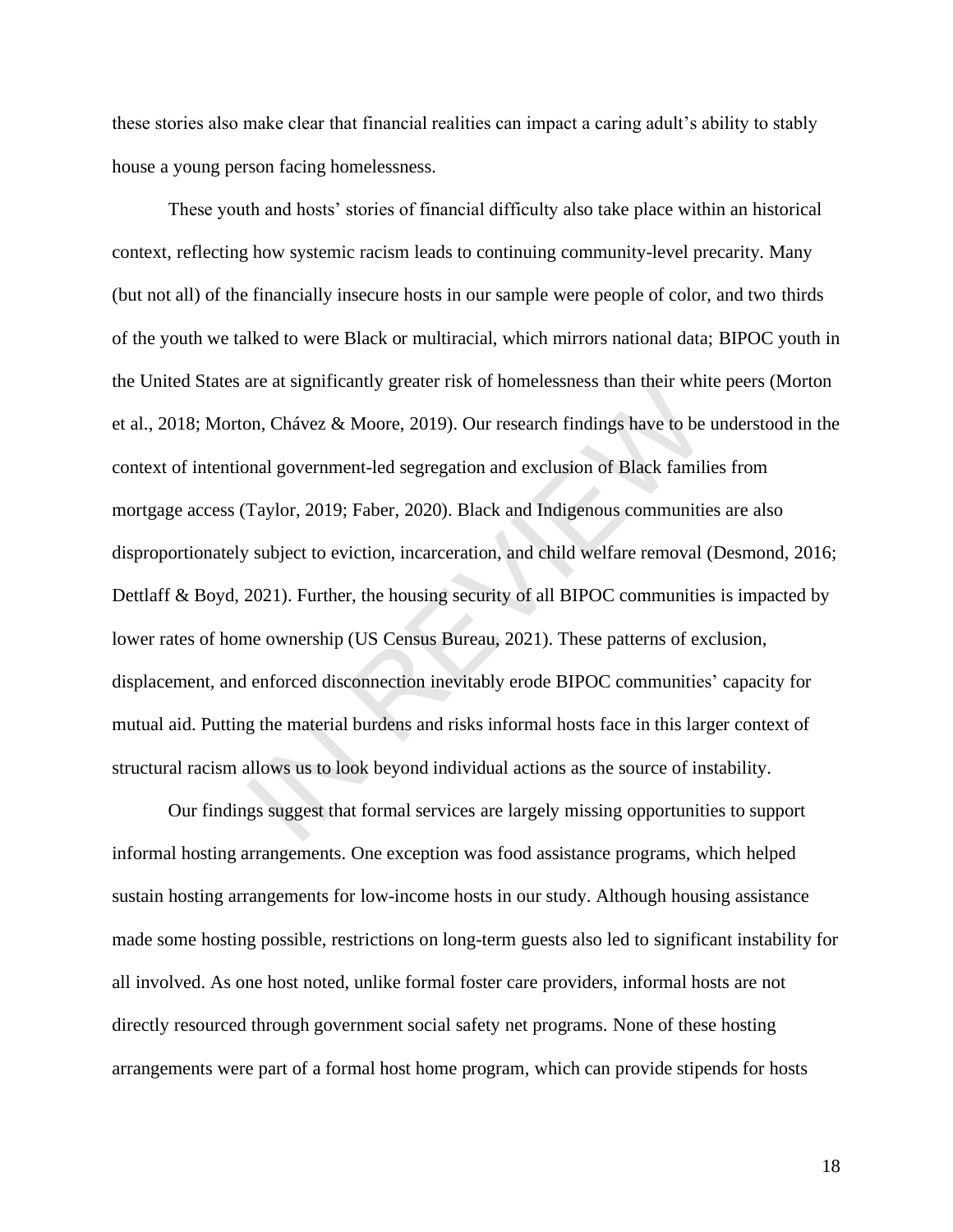along with other services. There are some host home programs which help youth staying with their natural supports or "chosen family hosts", but this model isn't yet well known; host home programs typically use a "stranger-match" approach, housing youth with volunteer hosts they don't know. As it stands, most formal services are not designed to reach and resource informal hosts. This is a critical gap, given that many of the hosts we talked to specifically identified that direct material aid would make a difference, particularly (but not only) when they themselves were facing economic hardship. This also lines up with previous research on the positive impacts of financial support on kinship guardianship arrangements (Hill, 2009; Shlonsky, 2009; Testa, 2005).

There is still more to learn about informal hosting and the support necessary to stabilize these arrangements. The present study had a limited sample and was based in one geographic area of the United States. Further research with other hosts and youth in these arrangements would be useful in further understanding their experiences with material challenges. Though youth and hosts in this study did sometimes experience relational strain in the housing arrangement, the scope of the present research did not focus on barriers outside of material and financial difficulties. Further research into areas like relational and interpersonal challenges is a necessary extension of this work. We also need to identify the system-level levers that could best address the material challenges that informal hosts face. Local housing authorities, policymakers, and researchers need to evaluate restrictions placed on public housing beneficiaries, particularly rules which may destabilize informal hosting arrangements. Future research should also explore opportunities to protect the rights of renters who host a young person informally. From the narasinp. This also lines up with previous research on the set on kinship guardianship arrangements (Hill, 2009; Shlonsky<br>Ill more to learn about informal hosting and the support necess<br>s. The present study had a

We also need more insight into the potential impact financial aid could have on hosting arrangements. It remains unclear how best to determine the level of support needed, the potential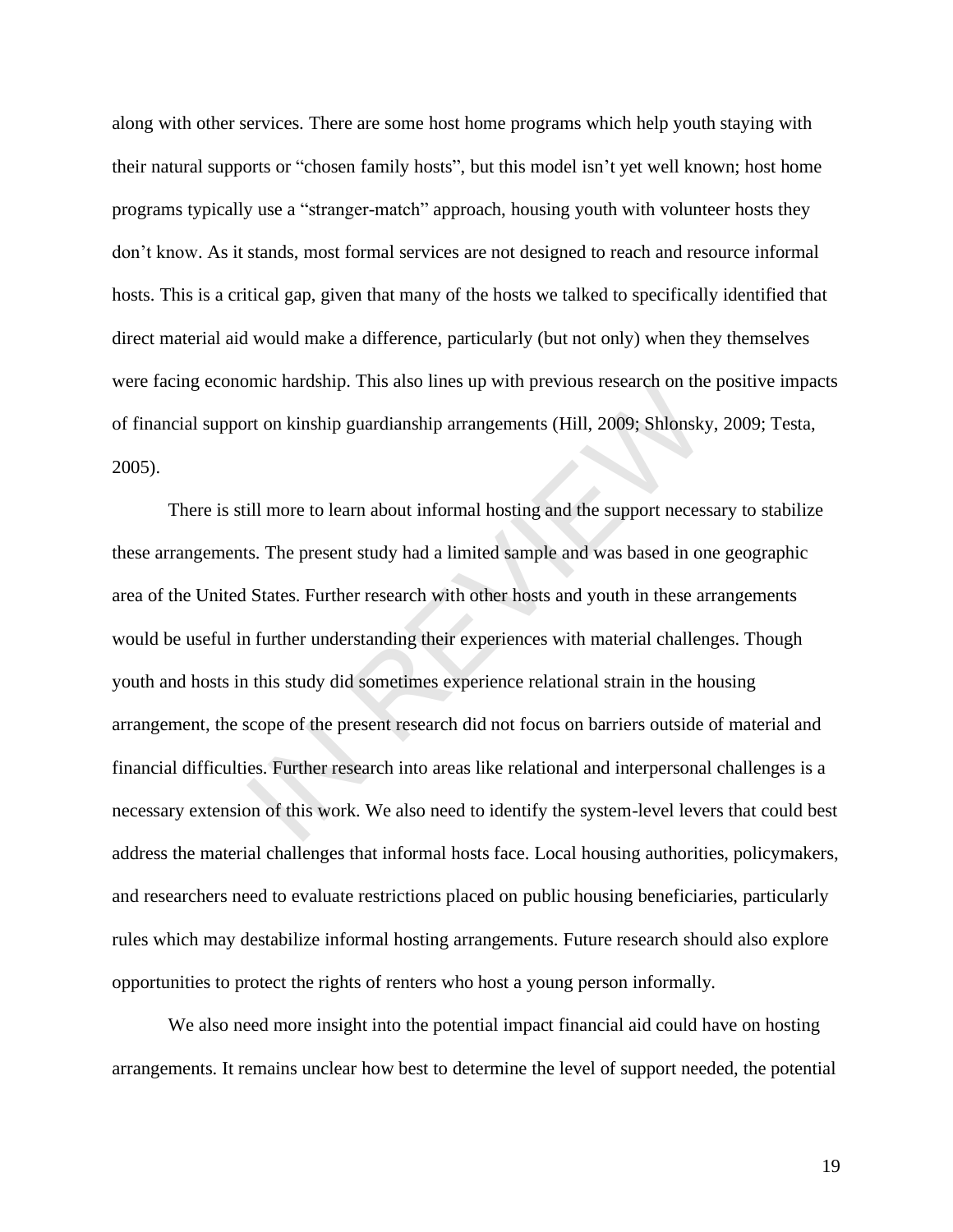positive and negative ripple effects of financial support, and the best way for informal hosting arrangements to receive that financial support—whether through nonprofits, government programs, tax relief, or other levers. For example, we do not know to what extent youth would feel comfortable staying with hosts who receive stipends or other material support. Financial support directly to youth, like through direct cash transfer, could also help stabilize hosting arrangements. Increasing youth access to existing government aid, like food assistance programs and social security disability insurance (when applicable), might also help alleviate the material costs of hosting. Given the many possible ways forward, translating these findings into policy or practice should include further input from communities and youth.

## Conclusion

Youth facing homelessness often have individuals in their lives who they can turn to for help and, sometimes, a safe place to stay. In this report, we have highlighted the costs of informal hosting, the impacts of financial strain on hosting arrangements, and the strategies hosts and youth use to mitigate instability. The stories of the youth and hosts we talked to highlight the resourcefulness they employ to help resolve material challenges, and the lack of formal support for these arrangements. IN REVIEW

Ultimately, the stability of a hosting arrangement is not just about a youth's relationship with their host. It can also be impacted by systemic racism and intergenerational cycles of poverty, which shape life chances and choices for many communities. Though this research lifts up youth and hosts' resourcefulness, we also have to return to the fundamental circumstances that made it necessary: policies enacted by the U.S. government that strip BIPOC communities of wealth, opportunity, and autonomy—and that continue to underestimate and under-resource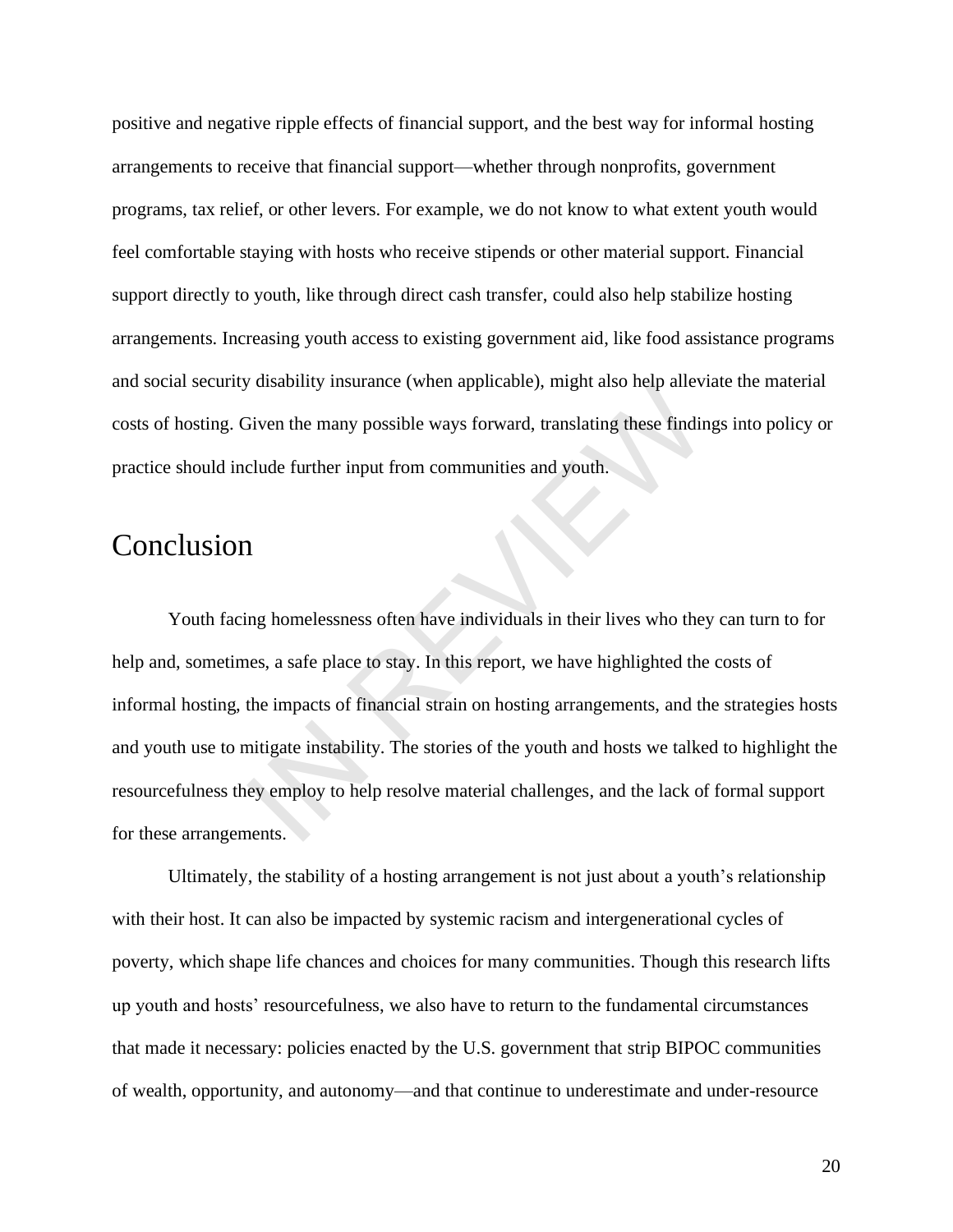the informal natural support networks that are key to the resiliency of BIPOC communities. The stories of the youth and informal hosts in our study paint a picture of the investments that might help address the costs of caring, strengthening the village that is already supporting young people in their transitions to adulthood.

**IN REVIEW**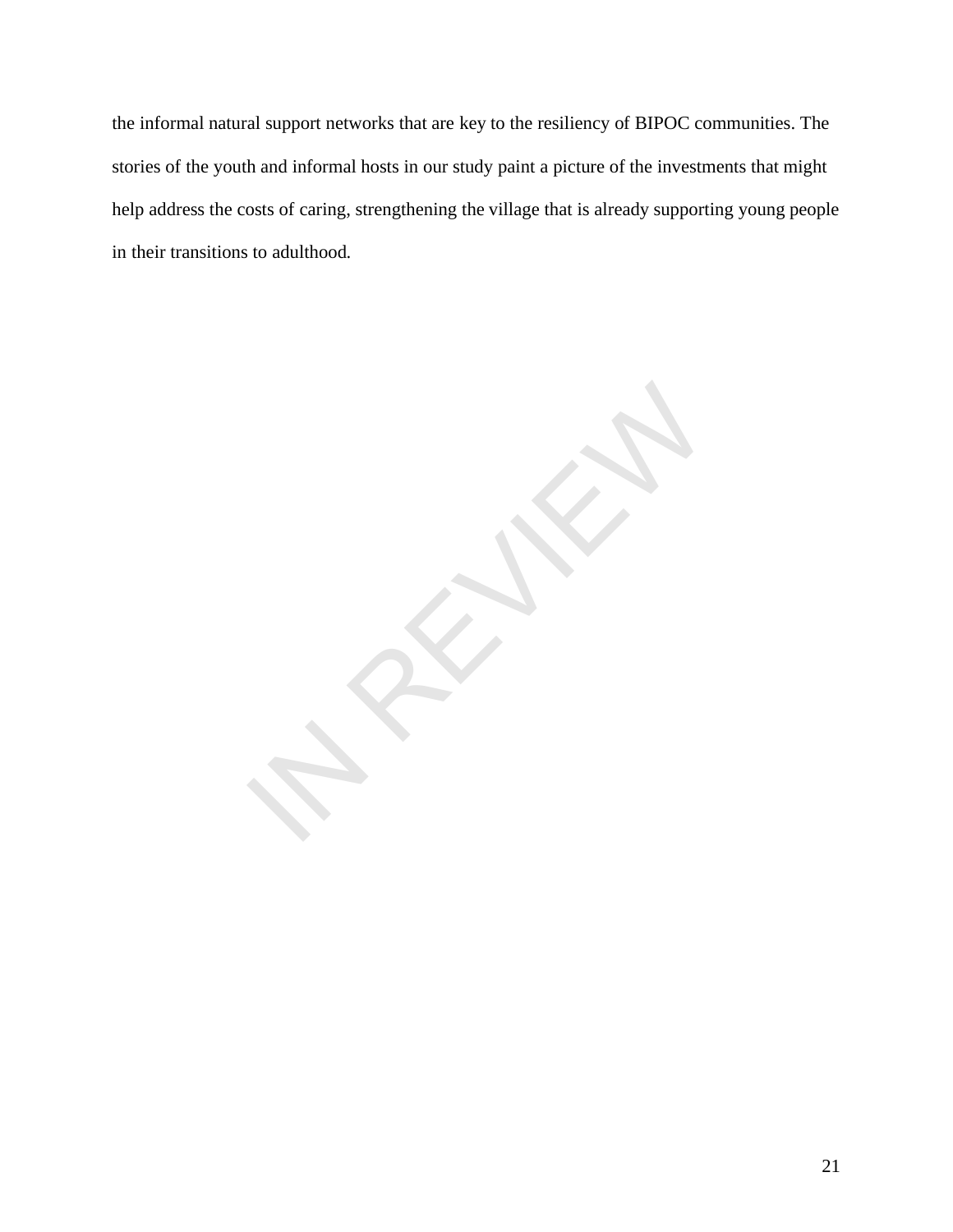## References

- Bell, F. M. (2020). Amplified injustices and mutual aid in the COVID-19 pandemic. *Qualitative Social Work.* [https://doi.org/10.1177/1473325020973326.](https://doi.org/10.1177/1473325020973326)
- Congressional Research Service (2019). Runaway and Homeless Youth: Demographics and Programs. Report #RL33785. Retrieved fro[m](https://crsreports.congress.gov/) [https://crsreports.congress.gov/.](https://crsreports.congress.gov/)
- Curry, S. R., VanMeeter, M., Tully, B. A., Ault, S., Garst, N., Adam, K., ... & White, J. (2021). Beyond a Bed: Supportive Connections Forged Between Youth Who Are Couch Hopping and Adult Hosts. *Child and Adolescent Social Work Journal, 38*(1), 13-26.
- Curry, S. R., Morton, M., Matjasko, J. L., Dworsky, A., Samuels, G. M., Schlueter, D. (2017). Youth homelessness and vulnerability: How does couch surfing fit? *American Journal of Community Psychology, 60*, 17-24. Heeler, *m.*, rang, *B.* rang, *B.* rang, *B.* rang, *n.*, rang, *n.*, rang, *n.*, rang, *n.*, *n.* and *No Ar*<br>Hosts. *Child and Adolescent Social Work Journal*, 38(1), 13-2<br>con, M., Matjasko, J. L., Dworsky, A., Samuels,
- Dang, M. T., Conger, K. J., Breslau, J., Miller, E. (2014). Exploring protective factors among homeless youth: The role of natural mentors. *Journal of Healthcare for the Poor and Underserved, 25*(3), 1121-1138.
- De la Haye, K., Green, H. D. Jr., Kennedy, D. P., Zhou, A., Golinelli, D., Wenzel, S. L., Tucker, J. S. (2012). Who is supporting homeless youth? Predictors of support in personal networks. *Journal of Research on Adolescence, 22*(4), 604-616.
- Dettlaff, A. J. & Boyd, R. (2021). Racial disproportionality and disparities in the child welfare system: Why do they exist, and what can be done to address them? *The ANNALS of the American Academy of Political and Social Science, 692*(1), 253-274.

Desmond, M. (2016). *Evicted: Poverty and profit in the American city*. Crown Publishing Group. Edin, K., & Lein, L. (1997). *Making ends meet (Vol. 8)*. New York: Russell Sage Foundation.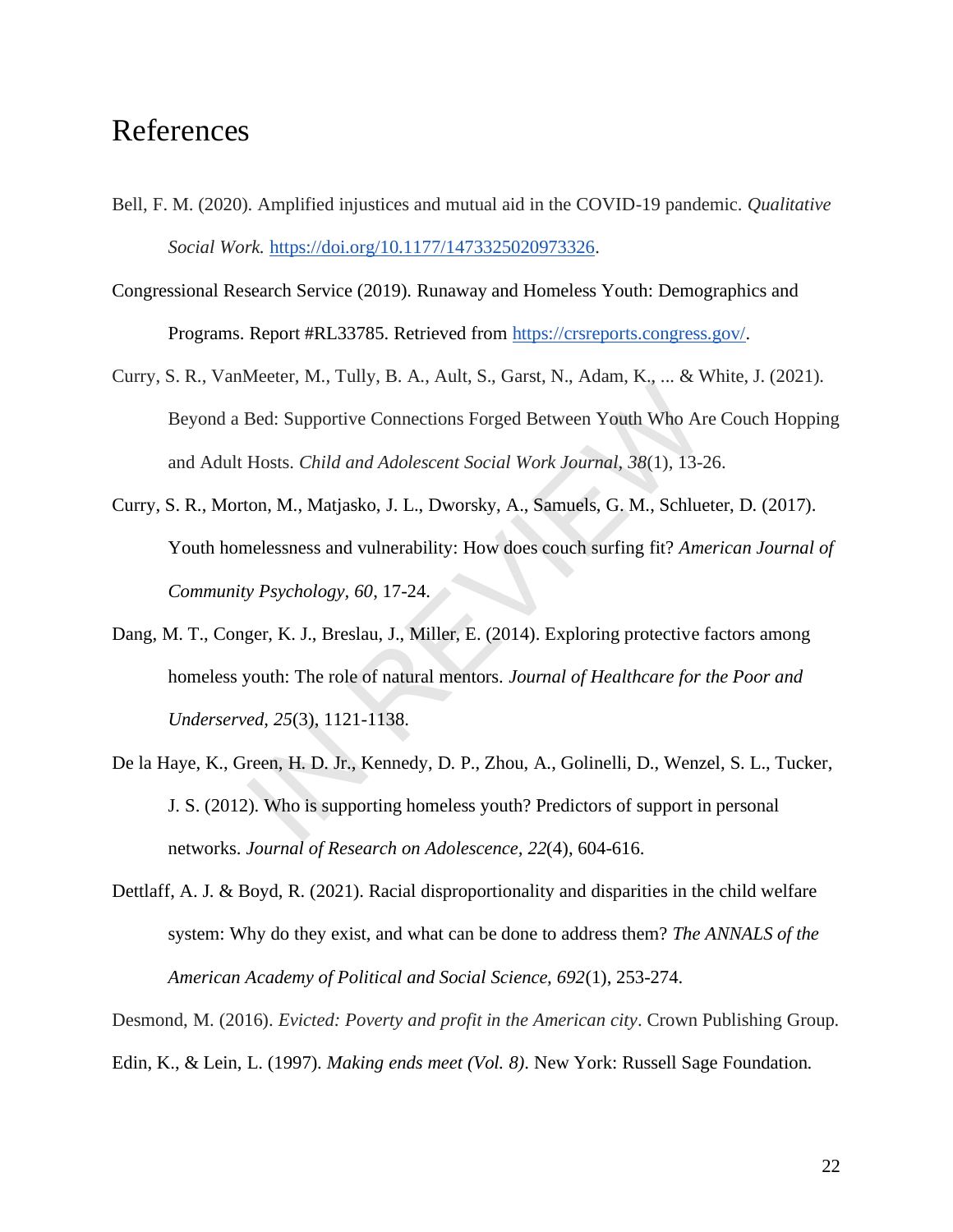- Faber, J. W. (2020). We built this: Consequences of new deal era intervention in America's racial geography. *American Sociological Review*, *85*(5), 739-775.
- Generations United. (2021). Family matters: Multigenerational living is on the rise and here to stay. Retrieved from [https://www.gu.org/app/uploads/2021/04/21-MG-Family-Report-](https://www.gu.org/app/uploads/2021/04/21-MG-Family-Report-WEB.pdf)[WEB.pdf.](https://www.gu.org/app/uploads/2021/04/21-MG-Family-Report-WEB.pdf)
- Hail-Jares, K., Vichta-Ohlsen, R. & Nash, C. (2020). Safer inside? Comparing the experiences and risks faced by young people who couch-surf and sleep rough. *Journal of Youth Studies*, DOI: 10.1080/13676261.2020.1727425.
- Hill, R. B. (2009). Guardianship and youth permanence. In B. Kerman, M. Freundlich, & A. N. Maluccio (Eds.), *Achieving Permanence for Older Children & Youth in Foster Care* (pp. 156-175). Columbia University Press.
- Jarrett, R. L., Jefferson, S. R., & Kelly, J. N. (2010). Finding community in family: Neighborhood effects and African American kin networks. *Journal of Comparative Family Studies*, *41*(3), 299-328. acea by young people who couch-surf and steep rough. Journal<br>OI: 10.1080/13676261.2020.1727425.<br>Guardianship and youth permanence. In B. Kerman, M. Freu<br>(Eds.), *Achieving Permanence for Older Children & Youth in*<br>Columbia
- Morton, M. H., Chávez, R. & Moore, K. (2019). Prevalence and correlates of homelessness among American Indian and Alaska Native youth. *Journal of Primary Prevention, 40*(6), 643-660.
- Morton, M. H., Dworsky, A., Matjasko, J. L., Curry, S. R., Schlueter, D., Chavez, R. & Farrell, A. F. (2018). Prevalence and Correlates of Youth Homelessness in the United States. *Journal of Adolescent Health, 62*(1), 14-21.
- Mykyta, N. & Pilkauskas, L. (2016). Household composition and family wellbeing: Exploring the relationship between doubling up and hardship. *US Census Bureau SEHSD*.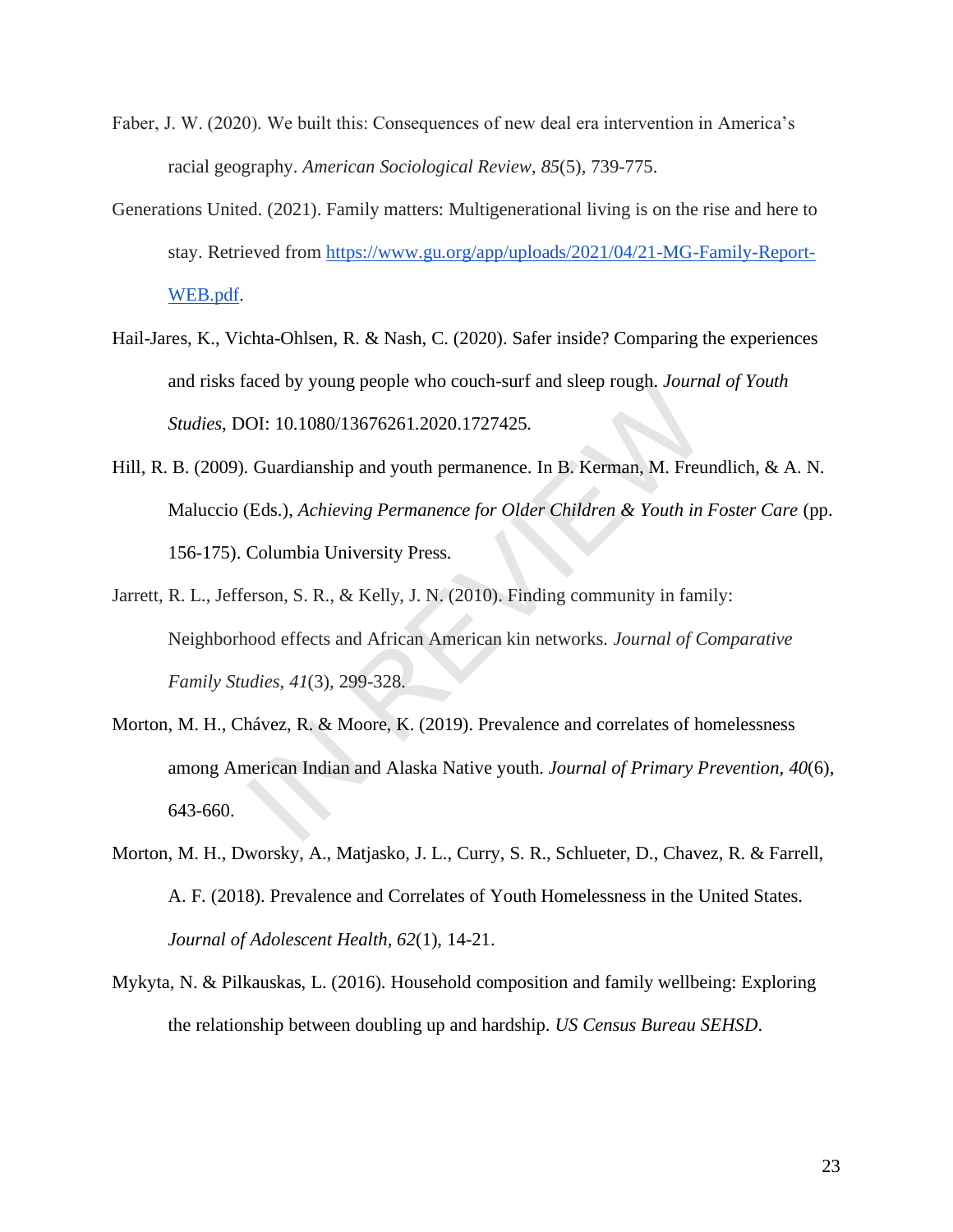[https://www.census.gov/content/dam/Census/library/working-](https://www.census.gov/content/dam/Census/library/working-papers/2016/demo/SEHSD-WP2016-10.pdf)

[papers/2016/demo/SEHSD-WP2016-10.pdf.](https://www.census.gov/content/dam/Census/library/working-papers/2016/demo/SEHSD-WP2016-10.pdf)

- Nesmith, A. & Christophersen, K. (2014). Smoothing the transition to adulthood: Creating ongoing supportive relationships among foster youth. *Children and Youth Services Review, 37*, 1-8. DOI: 10.1016/j.childyouth.2013.11.028.
- Oliver, V. & Cheff, R. (2012). The social network: Homeless young women, social capital, and the health implications of belonging outside the nuclear family. *Youth & Society, 46*(5), 642-662. DOI: 10.1177/0044118X12448801.
- Pilkauskas, N. V., Garfinkel, I., & McLanahan, S. S. (2014). The prevalence and economic value of doubling up. *Demography, 51*(5), 1667-1676.
- Samuels, G. M., Cerven, C., Curry, S., Robinson, S. R., & Patel, S. (2019). *Missed opportunities in youth pathways through homelessness.* Chicago, IL: Chapin Hall at the University of Chicago. Impireations of belonging outside the nuclear family. Fourn &<br>DOI: 10.1177/0044118X12448801.<br>Garfinkel, I., & McLanahan, S. S. (2014). The prevalence and<br>g up. *Demography*, 51(5), 1667-1676.<br>Cerven, C., Curry, S., Robinso
- Shlonsky, A. (2009). A fine balancing act: Kinship care, subsidized guardianship, and outcomes. In B. Kerman, M. Freundlich, & A. N. Maluccio (Eds.), *Achieving Permanence for Older Children & Youth in Foster Care* (pp. 176-186). Columbia University Press.
- Spade, D. (2020). Solidarity not charity: Mutual aid for mobilization and survival. *Social Text, 38*(1), 131–151.

Stack, C. B. (1975). *All our kin: Strategies for survival in a black community*. Basic Books.

Stewart, K. & Townley, G. (2020). Community and well-being: A qualitative study of how youth experiencing homelessness define community and its relations to their well-being. *American Journal of Community Psychology, 48*(3), 994-1009.